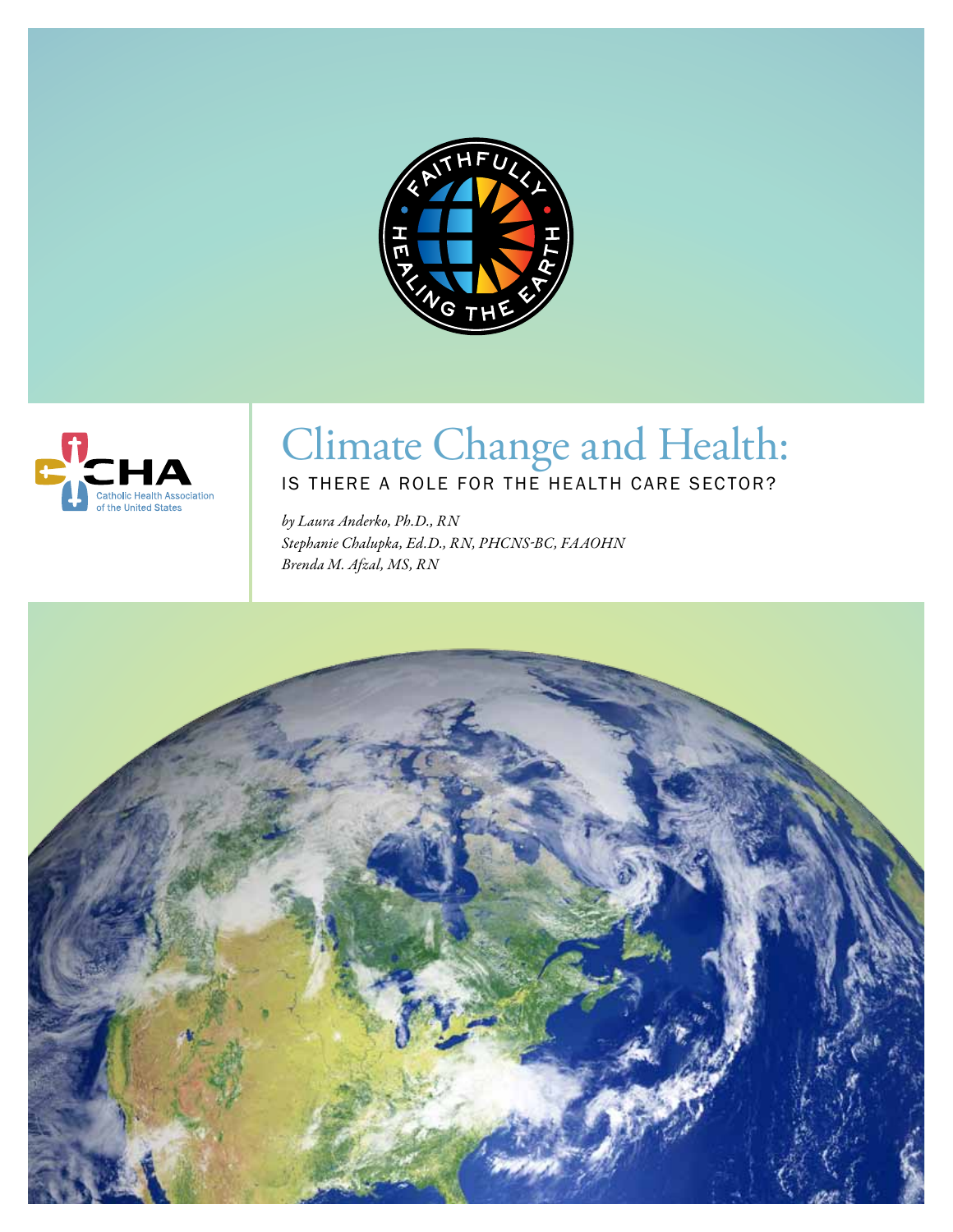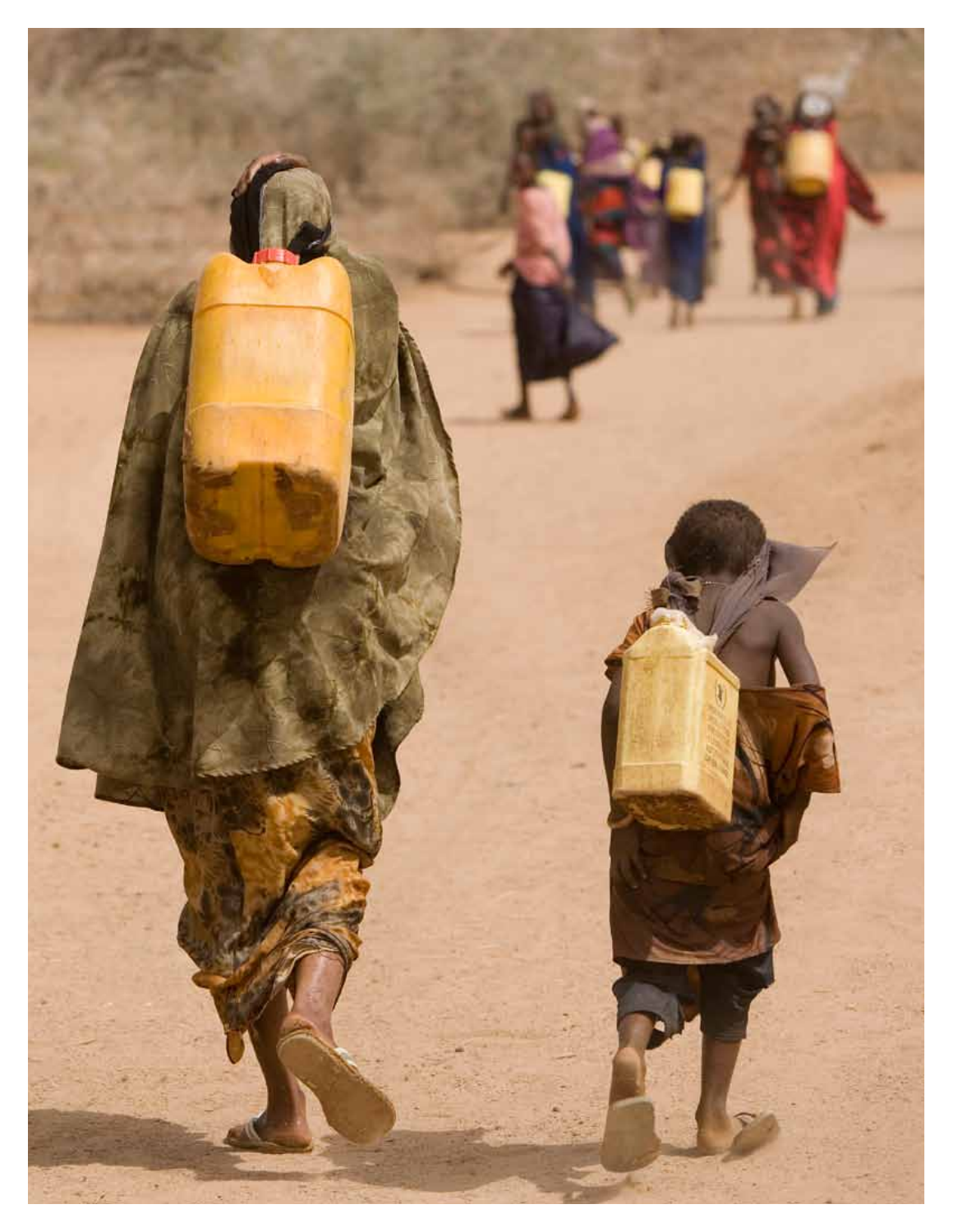*On climate change,*

# IT IS NOW TIME TO ACT,

*with clear purpose, creativity, care and compassion, especially for our sisters and brothers who will suffer the most from past neglect and, if we turn our back, our future indifference.*

JOHN L. CARR, EXECUTIVE DIRECTOR, UNITED STATES CONFERENCE OF CATHOLIC BISHOPS: JUSTICE, PEACE AND HUMAN DEVELOPMENT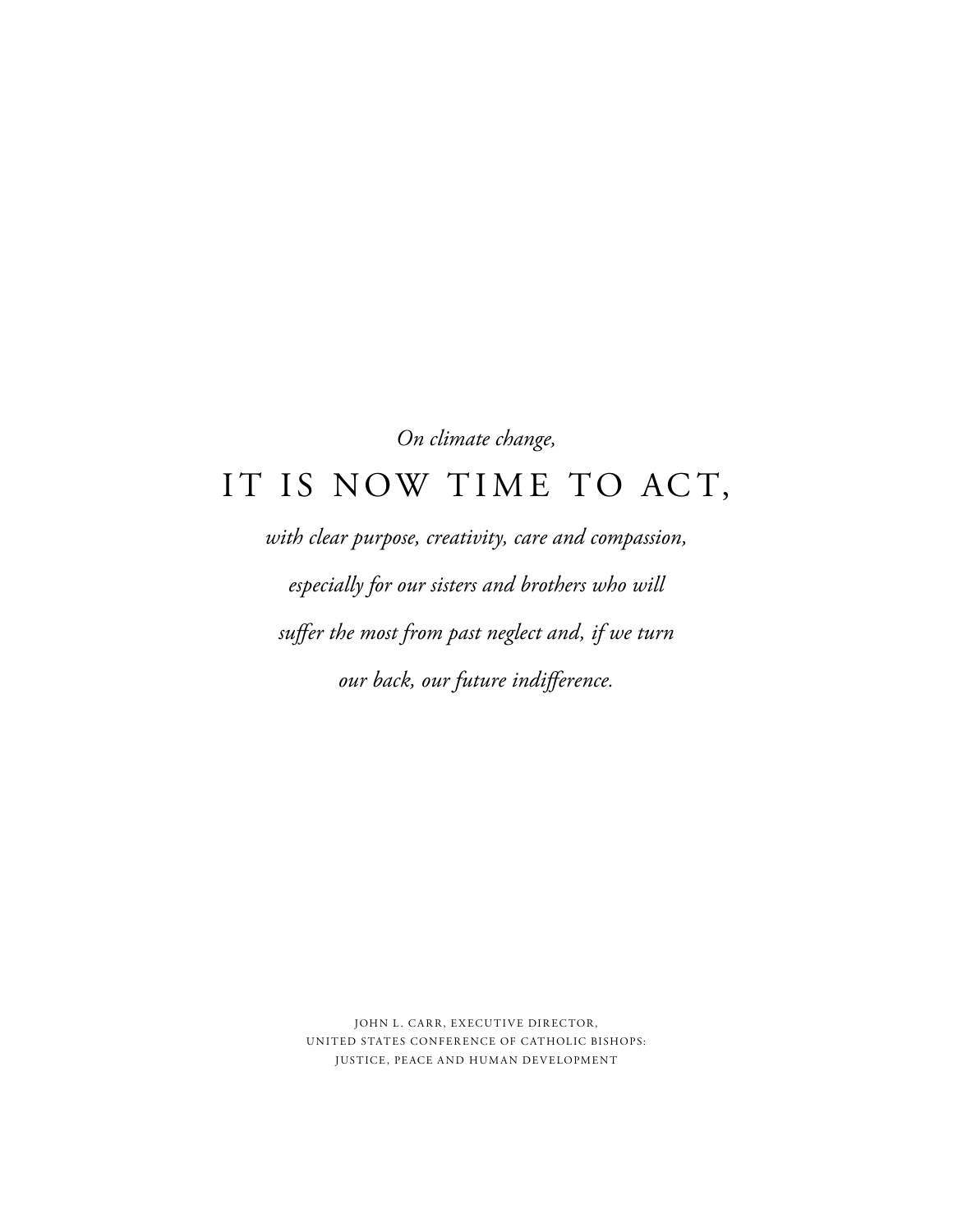# INTRODUCTION

### **OVERVIEW**

Pope Benedict XVI and the U.S. Catholic Bishops accept the scientific consensus that climate change is upon us and urge prudent action now to more faithfully care for creation and to avoid more severe consequences in the future, and they warn that its adverse impacts will fall heaviest on the poor at home and abroad.

As Catholic health care providers, climate change is a moral concern and our faith demands prudent action to reduce our carbon footprint, protect human life and dignity, care for "the least of these" *(Mt. 25)* and raise our voice on behalf of creation and the poor. Our belief that all life is sacred and that our special concern for the poor and our commitment to the common good and stewardship call us to examine this issue and to act to lessen and treat the effects of climate change. Specifically, the escalating problem of climate change is an issue for Catholic health care because:

- + We are people of faith and believe "the earth is the Lord's and all it holds." *(Ps. 24:1)*
- + We understand there is substantial body of scientific knowledge showing "warming of the climate is unequivocal." *(Intergovernmental Panel on Climate Change, 2007)*
- + As health providers, we are committed to the protection of human life and dignity. In this light, we are concerned that "many diseases will surge as the atmosphere heats up," *(Scientific American, August 2000)* and that burden of caring for people will be born, in part, by the Catholic health ministry.
- + We can help reduce our own carbon footprint because "as one of the largest users of energy, hospitals are major contributors to climate change." *(Global Health and Safety Initiative, 2008)*
- + We can help reduce our own carbon footprint because "hospitals and health care facilities are the second most energy intensive building sector in the U.S. [after retail food services], consuming in excess of eight percent of U.S. annual energy consumption." *(U.S. Department of Energy)*

Health care providers can help address the problem of climate change and its impacts on the health and welfare of people worldwide, especially the most vulnerable by:

- + Reducing our contribution to the problem by decreasing energy usage, reducing emissions and waste and rethinking food service such as serving less meat and buying locally to reduce long-distance food distribution.
- + Caring for those who are victims, being vigilant to the effects of extreme temperatures especially for the very old and young, focusing on respiratory and other health problems that are accelerated by climate change.
- + Advocating for public policies and private actions that will bring solutions.

CHA, funded through a grant by the Catholic Coalition on Climate Change and the National Religious Partnership for the Environment, and in collaboration with Health Care Without Harm (HCWH), offers this article, *Climate Change and Health: Is There a Role for the Health Care Sector?*, as a tool for continuing discussions and information sharing about climate change.

Authored by Laura Anderko, Ph.D., RN, Robert and Kathleen Scanlon Endowed Chair in Values Based Health Care, School of Nursing & Health Studies, Georgetown University; Stephanie Chalupka, Ed.D., RN, PHCNS-BC, FAAOHN, Professor and Chair, Dr. Lillian R. Goodman Department of Nursing, Worcester State University, Worcester, Mass., and Visiting Scientist, Department of Environmental Health, Environmental and Occupational Medicine and Epidemiology Program, Harvard School of Public Health, Boston, Mass. and Brenda M. Afzal, MS, RN, Environmental Health Nurse Consultant, who at the time of submission, was the U.S. Climate Policy Coordinator for Health Care Without Harm, we hope you find it informative and use it to continue your own efforts.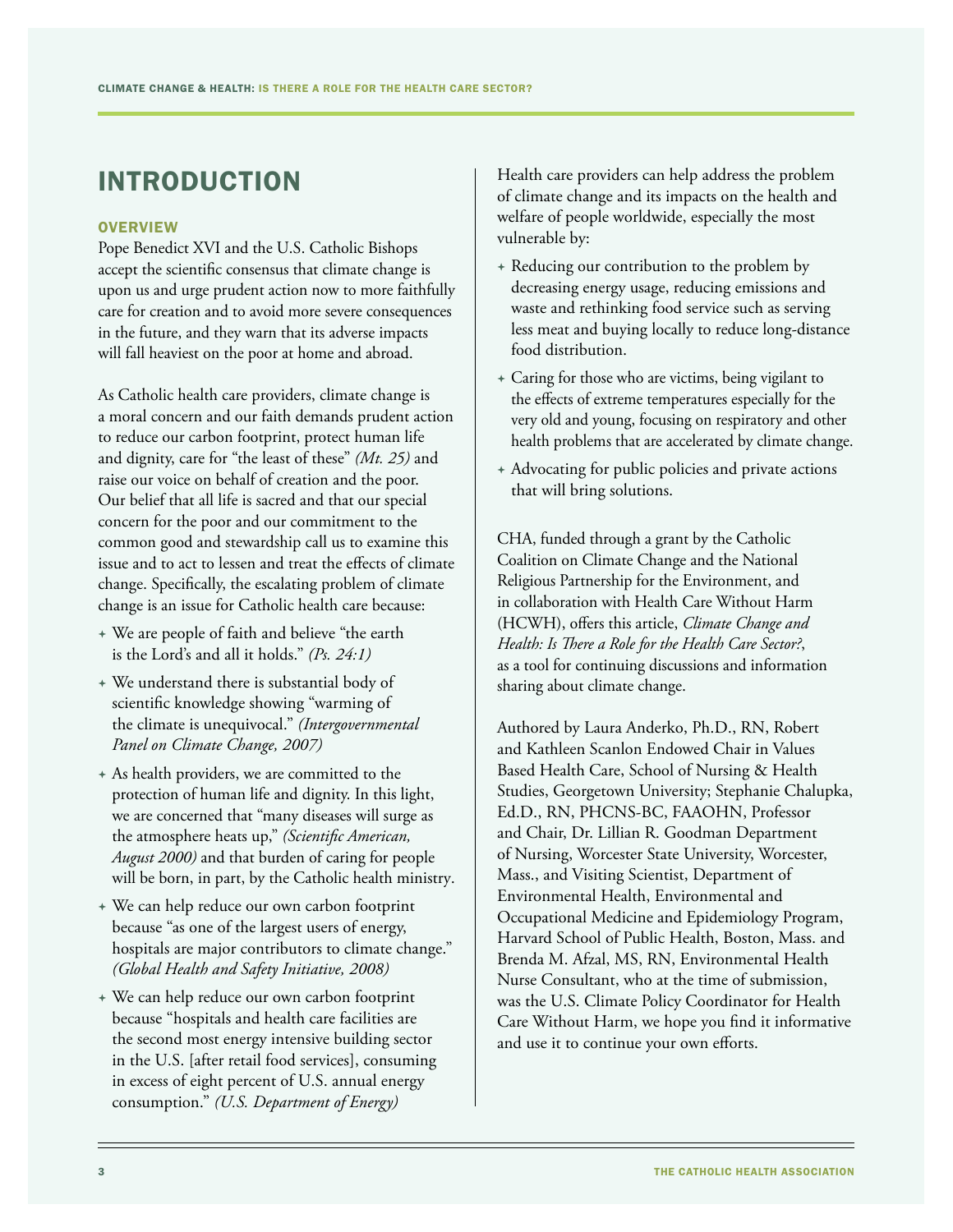# Climate Change & Health: *Is There a Role for the Health Care Sector?*

by Laura Anderko, Ph.D., RN Stephanie Chalupka, Ed.D., RN, PHCNS-BC, FAAOHN Brenda M. Afzal, MS, RN

#### **OVERVIEW**

Our world is changing. Human activities are causing environmental changes of epidemic proportions. Climate change, experienced as extreme weather events such as heat waves, melting of snow and ice with rising sea levels, changes in precipitation resulting in flooding and drought, more intense hurricanes and storms, wildfires, as well as poorer air quality, highlight the critical need for us to consider the consequences of these environmental changes on health. The earth's temperature is increasing, mainly as a result of human activity such as burning fossil fuel and greenhouse gas emissions from energy production, transportation, industry and agriculture. These changes are occurring globally at a rate that exceeds what the world has experienced over the last 650,000 years *(Parry et al., 2007)*, yet little attention has been focused on the potentially catastrophic health effects of climate change.

*Scientific evidence strongly suggests that climate change is contributing to disease and premature deaths worldwide.* Health impacts can result from direct exposures to climate change through changing weather patterns *(e.g., heat waves)* and extreme weather events, or indirectly through changes in water availability, air quality and resultant changes in agriculture and the economy *(Knowlton et al., 2011)*. There are endless examples of the negative health effects of extreme climate events and health. Droughts and floods have disrupted growing seasons resulting in crop failures which can lead to an increase in malnutrition and related disorders, particularly as it relates to child growth and development such as low birthweight *(Portier & Tart, 2010)*. Water availability has been impacted by changes in precipitation due to alterations in the rainy and dry seasons, and air quality will continue to worsen as increases in ozone pollution are experienced, due to temperature increases and air stagnation *(Costello, 2009; Denman et al., 2007)*. There has also been a steady increase in certain vector-borne diseases, such as malaria. Due to higher temperature, mosquitoes reproduce more rapidly under these conditions *(Meehl et al., 2007)*. Mental health conditions such as anxiety and depression may result *(Costello et al., 2009)* from extreme weather events. Extreme weather events have the potential to cause particular devastation and health effects in poor and less-developed countries through crop loss, increased respiratory and diarrheal diseases and population displacement *(St.Louis & Hess, 2008)*. In recent years, more than two billion people worldwide have been directly impacted by natural disasters related to weather phenomena including floods, droughts, heat waves and extreme cold *(Costello et al., 2009)*.

Regional climate changes are on the rise. In the Northeast, extreme precipitation events are becoming increasingly common, while in the Southwest, droughts are more frequently experienced *(Portier & Tart, 2010)*. These effects will continue to increase with climate changes.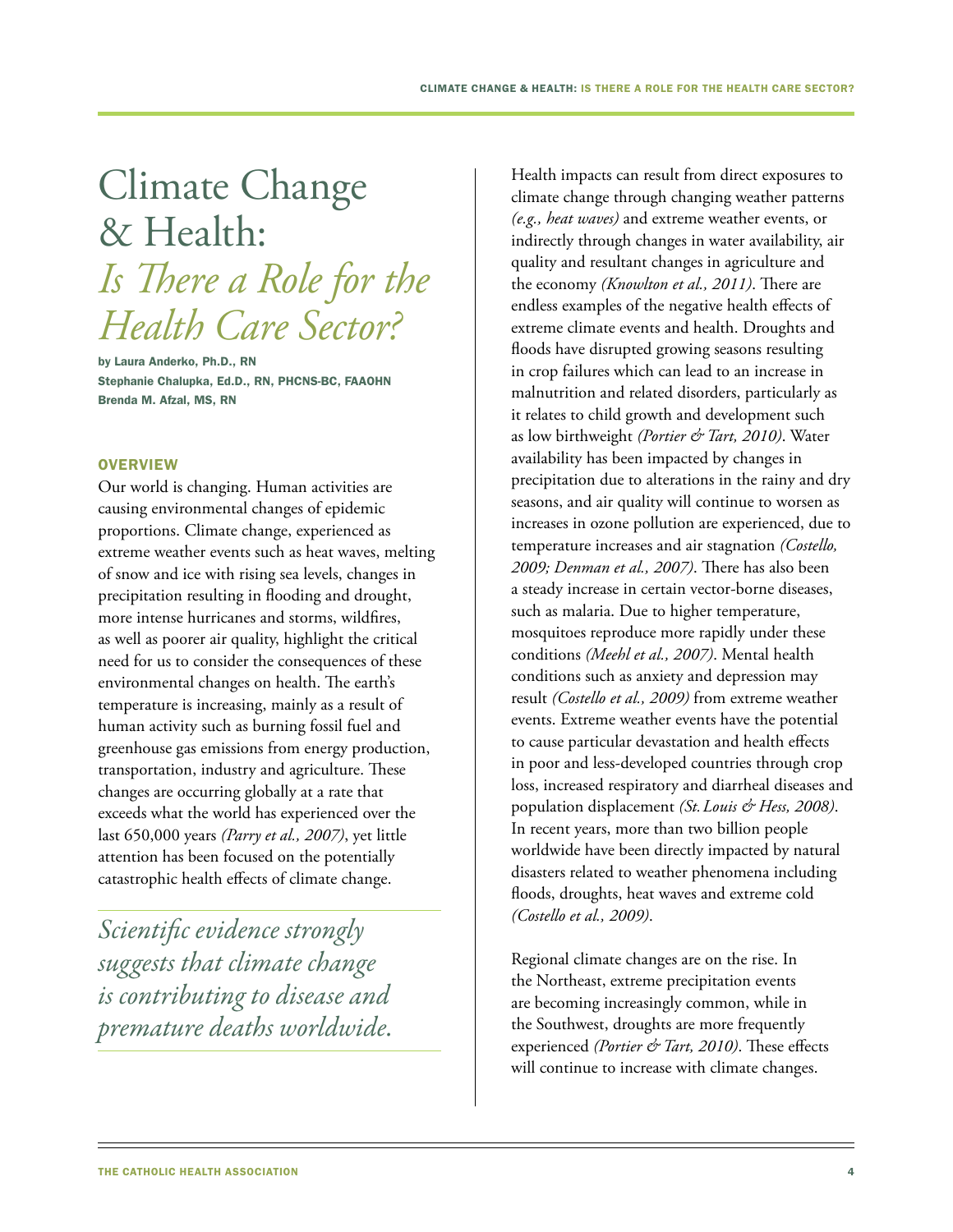# *Populations at Greatest Risk*

Populations who are at greatest risk and considered most vulnerable to the adverse effects of climate change lack the ability to cope with the consequences of climate change.

*Children, pregnant women, older adults and the poor are typically more susceptible to illness associated with heat and extreme weather events, as well as waterborne, vectorborne and food-borne illnesses.*

There are a number of considerations used to evaluate vulnerability to the health effects of climate change, including geographic factors *(urban centers that have higher levels of air pollution)* and demographic factors *(children, elderly, low socioeconomic status)*. However, the effects of climate change on the health of a given community depend not only on exposures and demographics, but also on how these characteristics intersect. For example, the interaction of urban area exposures *(heat waves)* in vulnerable populations *(poor)* and those living without air conditioning can result in catastrophic effects *(Ebi et al., 2008)*. Table 1 summarizes weather events, health effects and populations most affected as presented by the Centers for Disease Control *(http://www.cdc.gov/climatechange/policy.htm).*

# *Children*

Prenatal or childhood exposure to infectious diseases, toxicants, infectious agents or conditions such as malnutrition cause potentially life-long effects *(Ebi & Paulson, 2007; Sheffield & Landrigan, 2011)*. The immature immune system of children places them at high-risk for serious consequences of food and water-borne diseases. Children spend

more time than adults outdoors, breathe more rapidly than adults and are still developing their respiratory structures. There is strong evidence of associations between respiratory disease and a wide range of environmental variables impacted by climate. Additionally, children are less able to deal with heat and are more susceptible to dehydration. They are therefore, more vulnerable to heat-related disease and death and will suffer disproportionately as the Earth warms *(Ebi & Paulson, 2007; Sheffield, & Landrigan, 2011)*.



# *Older Adults*

Older adults have less ability to regulate body temperature and adapt physiologically to extremes in temperature. In fact, advanced age is one of the most significant risk factors for heat-related death in the U.S. *(Physicians for Social Responsibility (PSR), n.d.)*. In addition, older adults often have preexisting medical conditions that are made worse by climate-related conditions *(Balbus & Malina, 2009)*. For example, as the temperature increases, the incidence rates for stroke or cardiovascular hospital admission rise. Finally, older adults are also more likely to live alone, have limited mobility, cognitive constraints and have reduced social contacts, all factors that further increase their vulnerability.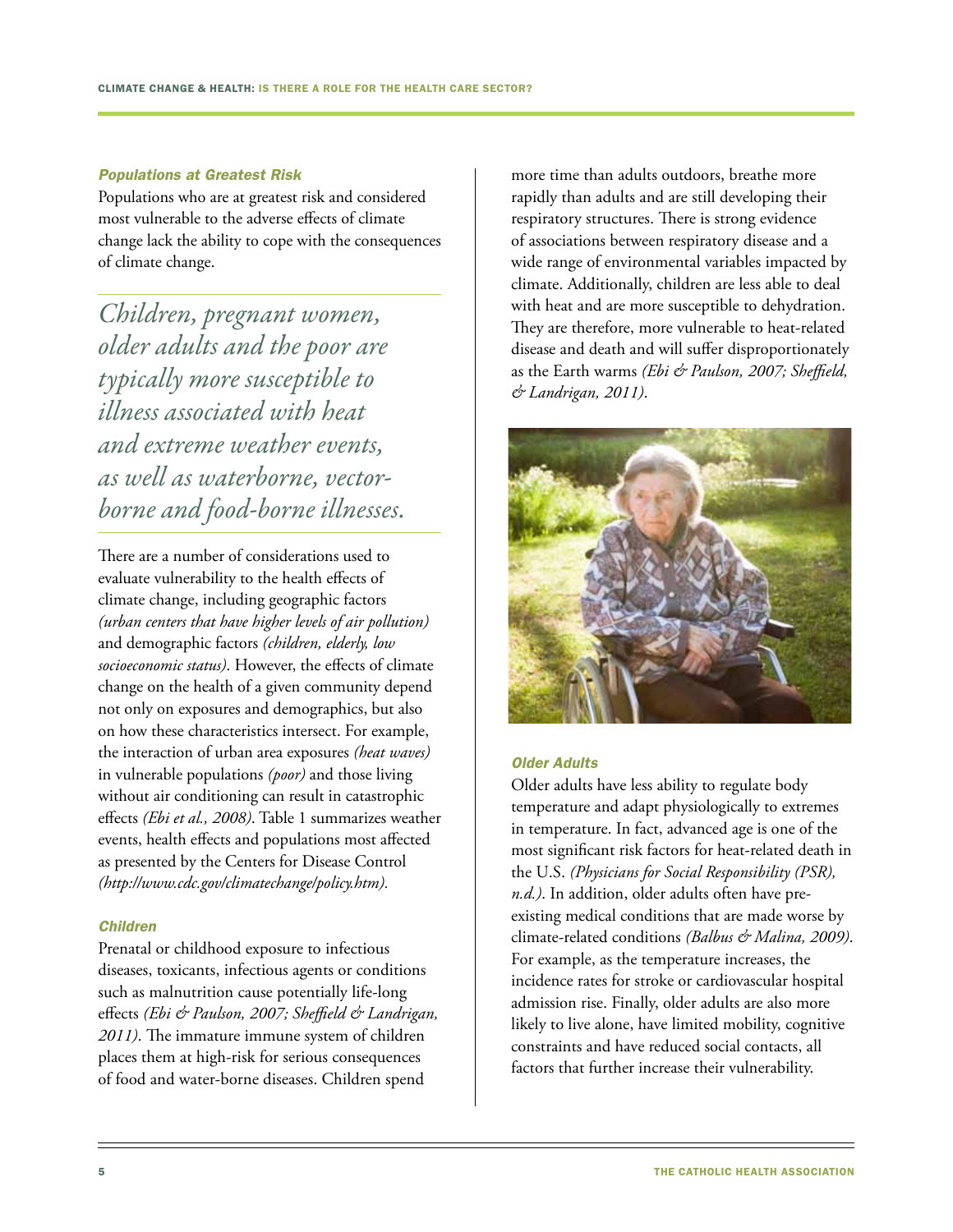#### *Poverty*

Those living in poverty are also extremely vulnerable to many of the health effects of climate change. Existing illnesses and challenges in daily life are further complicated by disruptions in access to public services, displacement from homes and the need to migrate with limited transportation options, and increased stress as a result of extreme climate events.

Worldwide, adverse health impacts will be greatest in low-income countries and will also include in addition to children, elderly and the poor, at-risk groups such as subsistence farmers and coastal populations *(Knowlton et al., 2011; Parry et al., 2007)*. The United Nation Intergovernmental Panel on Climate Change *(IPPC)* predicts that global climate change will result in increases in malnutrition, death, disease and injury from heat waves, floods, storms, fire, drought and expand the geographic range of malaria in the poor countries of the world *(Parry et al., 2007)*. The health effects of global environmental change will vary between countries. Loss of healthy-life years attributable to climate change in low-income African countries, for example, is predicted to be 500 times that of Europe *(McMichael et al., 2008a)*. Ironically, the world's poor, who are low consumers of energy and least responsible for climate change, are the most impacted by drought, floods and other extreme weather events that have forced whole communities and populations to migrate from their homeland *(The Catholic Health Association, 2009)*.

### Health Impacts

Climate change has been characterized as "...the biggest global health threat of the 21st century," *(Costello et al., 2009, p. 1659)* and is already negatively impacting human health that will multiply dramatically if no action is taken.



### *Heat-Related Illnesses*

Average global temperatures are rising and are expected to continue to increase for decades after greenhouse gas emissions are reduced due to a significant lag in the cooling of the oceans. As a consequence of the increasing frequency of extreme heat events, it is projected that global average temperatures will rise between 1.8 and 4.0°C by the end of the 21st century. People will suffer the health consequences of this global temperature rise by experiencing increasing rates of heat stress and exhaustion, heat cramps, heat stroke and death *(Portier & Tart, 2010)*.

In 2003, heat waves in Europe resulted in almost 70,000 deaths, largely from cardiovascular and respiratory events *(Costello et al., 2009)*. It is expected that summer temperatures in Europe as high as those experienced in 2003 will become the norm by the middle of the 21st century *(World Health Organization [WHO], 2009)*. In the U.S., extreme heat events already cause more deaths annually than all other extreme weather events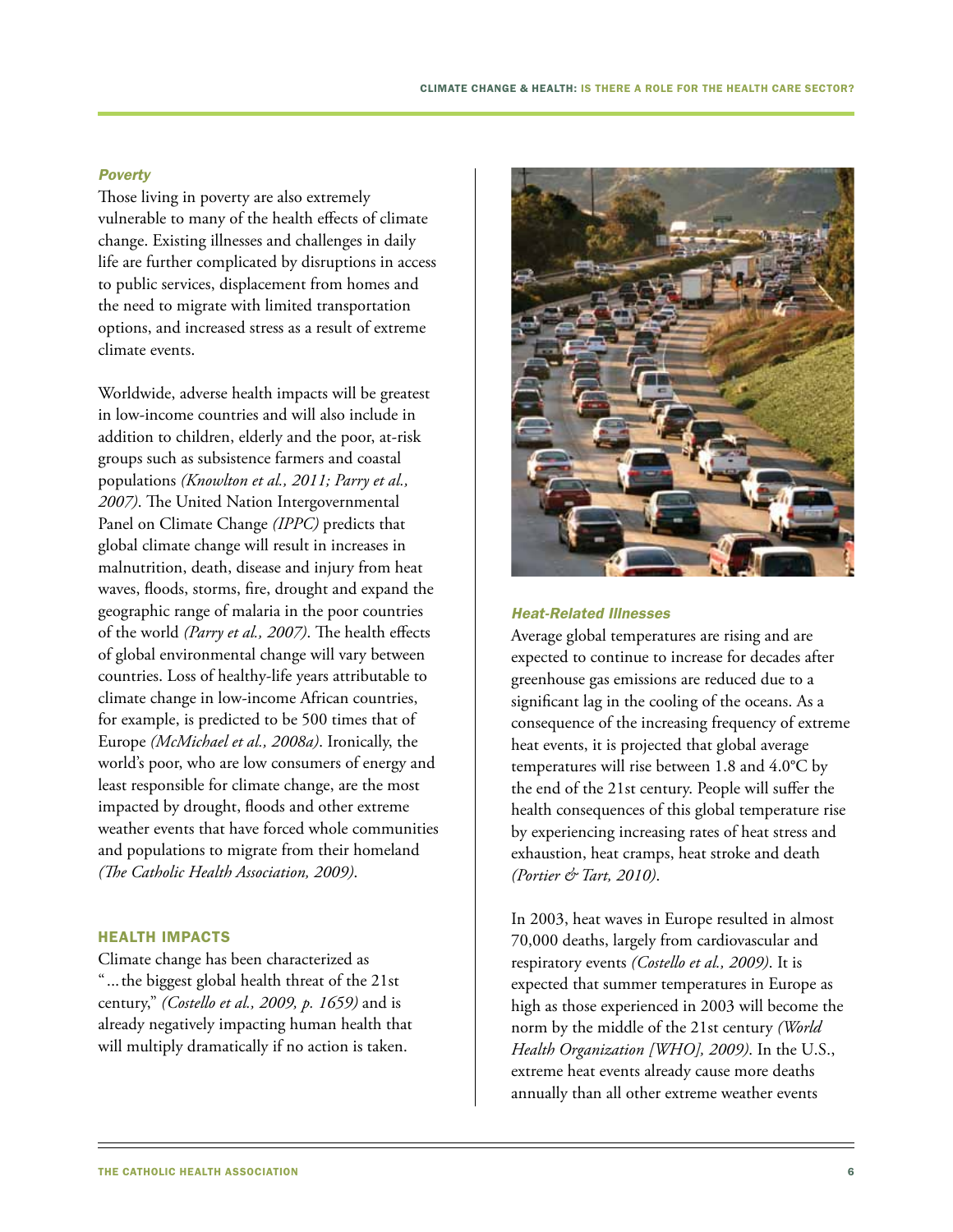combined, on average causing 688 heat-related deaths annually *(Portier & Tart, 2010)*. It is thought that statistics for illness and deaths attributable to heat are significantly underestimated, since prolonged exposure to heat can aggravate pre-existing cardiovascular and respiratory conditions, indirectly resulting in additional illness and deaths *(Kovats & Hajat, 2008)*. Much of the excess mortality from heat waves is concentrated in infants, children and those over 65 *(Haines & Patz, 2004; Portier & Tart, 2010)*.

*Those living in urban environments are at added risk because of heat trapping materials used in the construction of roads and buildings.*

Additionally, cities lack significant tree cover, exacerbating the high temperatures. Cities frequently experience ambient air temperatures from 1.8-5.4°F *(1-3°C)* warmer than the surrounding rural and suburban areas. This "urban heat island" affect also absorbs heat during the daytime and radiates it outward at night, raising nighttime minimum temperatures by 22°F *(12°C) (Environmental Protection Agency (EPA), 2011a)*.

# *Poor Birth Outcomes*

Over the last decade, a large number of studies have investigated the adverse effects of climate change, specifically air pollution and/or heat on birth outcomes *(Balbus & Malina, 2009)*. Evidence supports a strong causal relationship between air pollution and respiratory deaths in the post-neonatal period *(Radim et al., 2005)*. A study analyzing almost 60,000 births in California found that increased temperatures were significantly associated with preterm birth for all mothers, regardless of maternal racial/ethnic group, maternal age, maternal education or sex of the infant. An 8.6-percent increase in preterm delivery was associated with a 10°F increase

in the weekly average temperature, with greater risks observed for younger mothers, Blacks, and Asians *(Basu et al., 2010)*. As temperatures continue to increase in some regions of the world, consideration of its impact on birth outcomes is critical.

# *Malnutrition and Food Security*

Climate change also threatens human health through its impact on food insecurity and malnutrition by compromising agricultural production in areas with little adaptive capacity *(Muller et al., 2011; Burke & Lobell, 2010)*. Malnutrition already exerts a significant burden on the world's poor, contributing to as much as 11 percent of the total global burden of disease and 35 percent of excess child mortality *(Black et al., 2008)*, but climate change is predicted to worsen malnutrition in the developing world *(Parry et al., 2007; WHO, 2008).* Extreme weather events and changes in temperature and precipitation patterns can directly damage or destroy crops and other food supplies, as well as interrupt the transport and distribution of food. This may happen seasonally, but is anticipated to become a chronic problem under changing climate conditions *(Portier & Tart, 2010)*.

In some temperate climates, climate change could actually increase agricultural production. But in areas with little rainfall, local warming of as little as one degree could dramatically decrease the production of principal crops. Modeling studies have shown that corn and soybean yields in the USA fell by 17 percent for every degree rise in growing season temperature *(Lobel & Asner, 2003)*.

*It is predicted that by the end of the 21st century one half of the world's population could face severe food shortages due to the impact of rising temperatures on staple food crops.*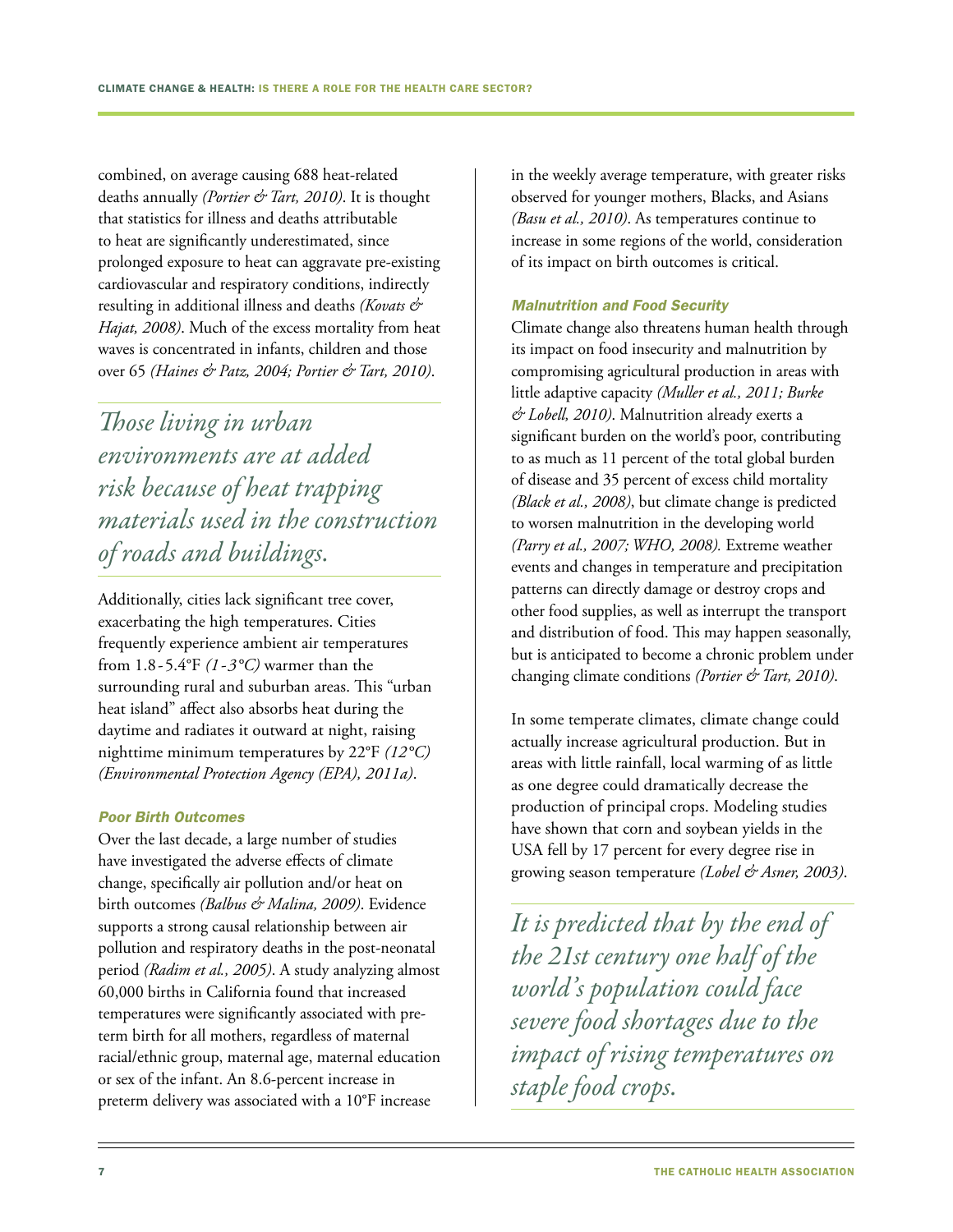In subtropical and tropical regions, staple food crops could fall by 20-40 percent *(Battisti & Naylor, 2009)*.



### WATER QUALITY, SCARCITY AND DISEASE

Water security, or the reliable availability of water for drinking, agriculture, manufacturing and many other uses, is essential to human health. However, floods and droughts that result from climate change can dramatically impact water availability and surface water quality *(Delpla et al., 2009)*. Changes in the frequency and severity of precipitation, rises in water temperature and altered costal ecosystems could result in increased human exposure to harmful disease-causing organisms and toxic chemicals. In fact, the melting of summer ice caps, changing temperatures and rainfall and snow patterns will alter the availability and quality of water across much of the planet over the next 30 years; effects that are already evident *(Portier & Tart, 2010)*. More than two billion people live in "dry regions" of the world and suffer disproportionately from infant mortality, malnutrition and other diseases related to contaminated or insufficient water *(Parry et al., 2007)*. The projected scarcity of clean water is anticipated to dramatically increase diarrheal illness, which is already a leading cause of death in the developing world. Water scarcity and ecosystem

changes, which will decrease agricultural, livestock and fishing production, are anticipated to result in food shortages and famine *(Wiley & Gostin, 2009)*. Africa is expected to experience severe water stress as early as 2020 *(Bates et al., 2008)*. Here in the United States, water security is also becoming a pressing issue. In recent years, Southern states' droughts have become a more frequent occurrence and Western states have experienced water shortages worsened by reduced mountain snow pack attributable to global warming *(Portier & Tart, 2010).* 

### Vector-borne diseases

Extreme weather events and climatic variations profoundly impact patterns of infectious disease. Temperature shifts will encourage the spread of infectious diseases. Many major infectious disease agents *(such as bacteria and viruses),* and the vectors or organisms that carry them *(e.g. mosquitoes)* are highly sensitive to temperature and rainfall *(Patz, Campbell-Lendrum, Holloway & Foley, 2005)*. There is great concern that climate change will make certain environments more hospitable for some infectious diseases, thereby reintroducing some diseases into areas where they had been previously eradicated, worsening their already significant global burden *(Portier & Tart, 2010)*. As environmental conditions change, the geographic range of the vectors for illnesses is extended, increasing the potential for infection.

One example, malaria, is strongly influenced by environmental temperature *(Paaijmans et al., 2010)*. Malaria currently accounts for more than 80 percent of the climate-related disease burden in Africa *(Brilliant, 2007)* with 247 million cases and 900,000 malaria-related deaths globally *(WHO, 2009; Portier & Tart, 2010)*. In 2005, it was estimated that three billion people *(45 percent of the world's population)* lived in a malaria transmission zone *(Guerra et al., 2006)*.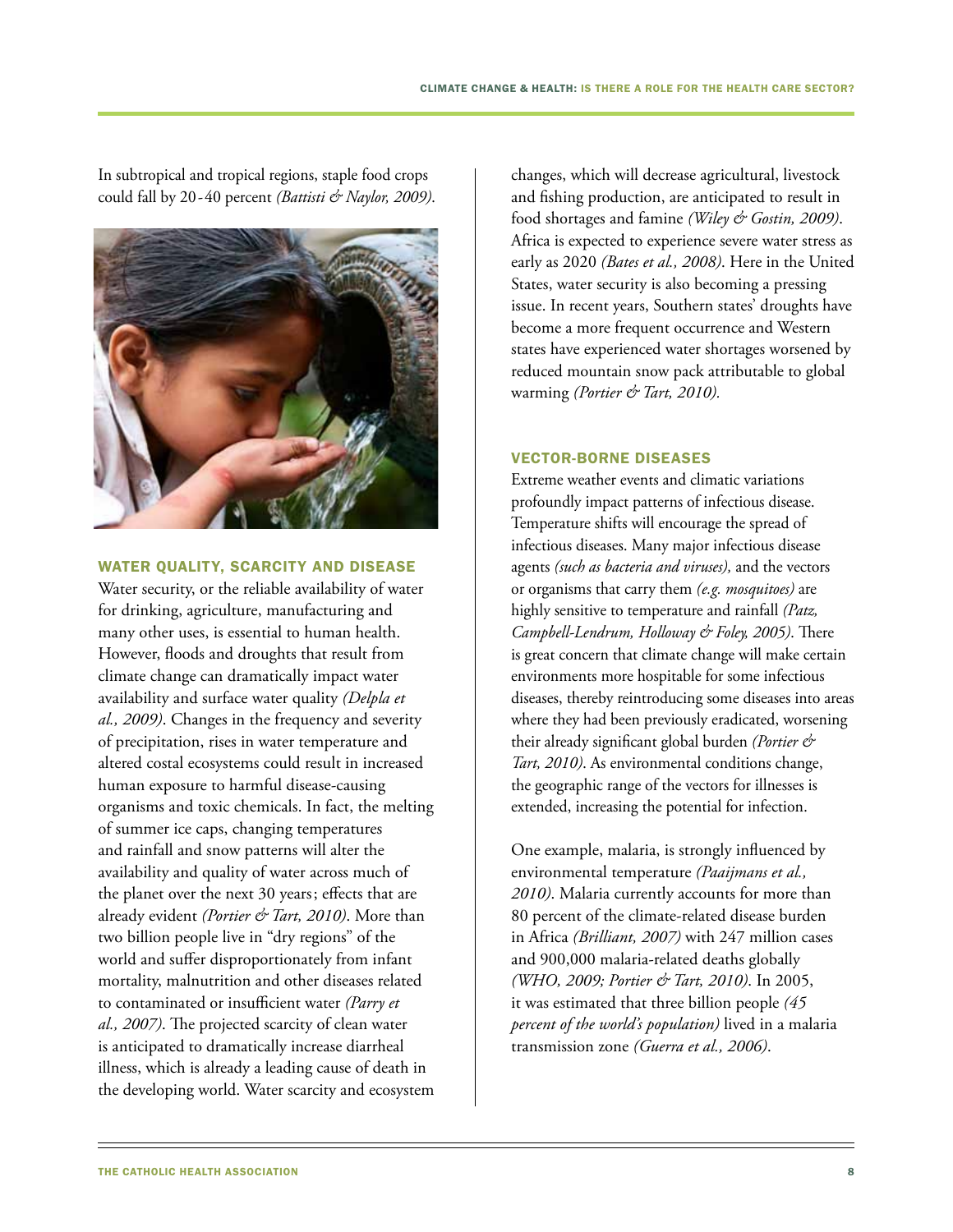*With as little as a two degree change in temperature, an additional one billion people will be living in the malaria transmission zone.*

This means that 60 percent of the world's population will live in a malaria transmission zone.

### Respiratory Diseases

Climate change and resulting air pollution poses a serious threat to respiratory health *(Babin et al., 2007; Ebi et al., 2006; Ebi & McGregor, 2008; Parry et al., 2007)*. There is now strong evidence linking changes in the seasonal pattern of allergenic pollen and excess death from heat waves. Global warming has caused an earlier onset of the spring pollen season in the Northern Hemisphere *(Metz et al., 2007)* and increased the production of allergens. Temperature increases and increased carbon dioxide *(CO2)* concentrations produce earlier flower blooming, affecting the timing and distribution of allergens such as pollen. More frequent precipitation and extreme weather events promote mold growth *(Portier & Tart, 2010)*. It is anticipated that respiratory allergies and asthma will become more common and severe because of increased exposure to pollen, molds and air pollution as a result of climate change *(D'Amato et al., 2010; Ebi et al., 2008)*.

Allergic respiratory diseases and bronchial asthma is increasing worldwide, with people living in urban areas more frequently affected than those living in rural areas. Higher traffic volume in urban areas result in higher emissions results in poorer air quality, which is exacerbated with increasing temperatures. In a recent study conducted in the District of Columbia, significant associations were found between ozone concentrations and asthma-related emergency

department (ED) visits, especially for five to 12 year olds. Increases in the risk of asthma-related ED visits for children living in higher poverty zip codes versus other zip codes were also observed *(Babin et al., 2007)*.



## Premature death

Even small changes in temperature *(a degree or two)*, coincide with increasing ground-level ozone, and are associated with premature death. Even a small increase in the ozone level has significant effects on death rates, with one study estimating that 3,700 deaths annually could be attributed to small increases in ozone levels *(Bell et al., 2004; Bell et al., 2008; Perera & Sanford, 2011)*. Predictions indicate that health impacts from climate change and ozone pollution in 2020 will result in significant increases in acute respiratory symptoms, asthma-related ED visits, weather-related hospital admissions for infants and the elderly, lost school days and premature deaths *(Costello et al., 2011)*.

#### Psychological Impacts

Climate change may affect mental health directly by exposing people to trauma *(Berry, Bowen & Kjellstrom, 2010)*. Adverse psychiatric outcomes are well-documented in the aftermath of natural disasters *(Page & Howard, 2010)*, and can include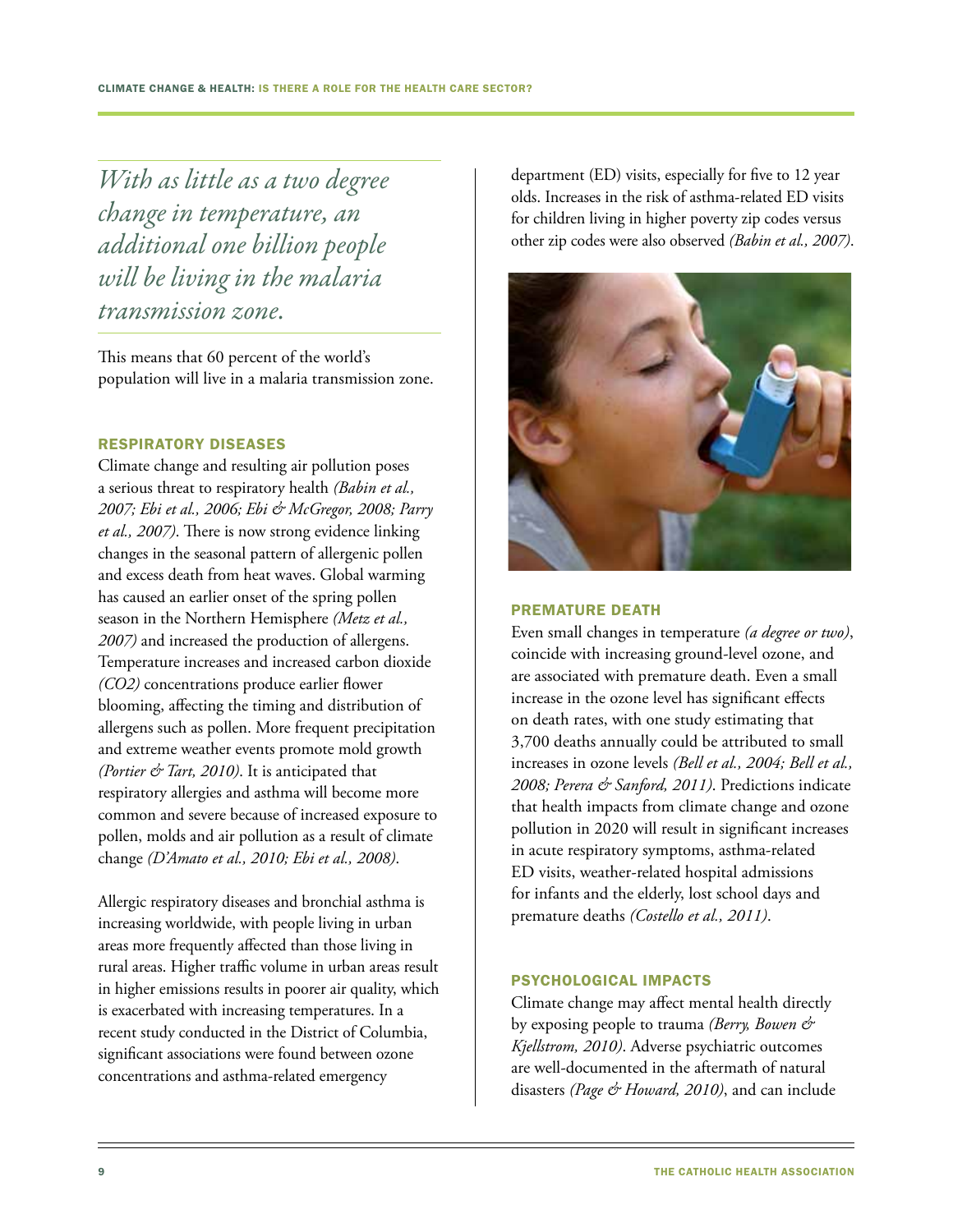both acute traumatic stress and more chronic stress-related conditions *(such as post traumatic stress disorder)*. Extreme heat events, which will become common as global temperatures rise, may be associated with a general increase in aggressive behavior, higher rates of criminal activity and increased suicide rates *(Berry et al., 2010)*. Preliminary evidence suggests that suicide may increase above a certain temperature threshold leading researchers to theorize that hot weather may actually trigger psychological mechanisms like aggression and impulsivity *(Page, Hajat & Kovats, 2007; Qi, Tong & Hu, 2009)*.

*Climate change has the potential for significant negative impact on global mental health.*

In natural disasters, the needs of those with chronic mental illness can be eclipsed by the need to provide trauma-focused psychological interventions. However, substance abuse and pre-existing respiratory and cardiovascular disease, which are highly common among people with serious mental illness, present particular risk. In addition, psychotropic medications are themselves a risk factor for heat-related death *(Page & Howard, 2010)*. There will likely be an increase in the overall burden of mental disorders worldwide as extreme weather conditions and natural disasters can lead to displacement, loss and social disruption. Those who are already vulnerable to stress-related disorders and mental health disease are at even higher risk following extreme weather conditions. The long-term effects of climate change may displace 200 million people worldwide by 2050. Many of those displaced persons will already be vulnerable members of society existing at the margins *(Portier & Tart, 2010)*.

### The Real Costs of Climate Change

The human costs of climate change are just beginning to be understood. In 2000, the World Health Organization reported that since the 1970s, climate change contributed to approximately 150,000 deaths per year *(and did not consider all causes)*. The global economic value of loss of life due to climate change has been estimated between \$6 billion and \$88 billion *(1990 US dollar prices) (Fankhauser et al., 1997; Fankhauser and Tol, 1997; Tol, 1995, 1996, 2002a, 2002b)* and are predicted to be substantially higher in low-income countries *(Viscusi and Aldy, 2003)*.

Health care costs associated with ozone pollution and poor air quality as a result of climate change have been estimated for the U.S. to be approximately \$2.7 billion to \$5.4 billion *(2008 U.S. dollars)* for small increases in ozone levels *(1 ppb, and 2 ppb respectively) (Perera & Sanford, 2011)*. Health care costs for treating childhood asthma is now \$2.2 billion *(2008 U.S. dollars)* annually and reflects a significant increase since last reported in 1997 *(Trasande & Liu, 2011)*. If current regulations were changed to reduce air pollution 7 percent below the current standard, the U.S. would save an estimated \$15 million a year in health care costs *(Sheffield & Landrigan 2011)*.

# The Health Care Community: Opportunities for Action

Climate change will cause profound challenges for humanity in the coming decades, which will necessitate a significant response from the health care sector. Health care providers and health care facilities will be on the front line in dealing with the impacts of climate change. It is essential that the health sector participate in placing human health issues at the center of the climate discussions. According to Dr. Margaret Chan, director general of the World Health Organization (WHO) *(2007)*, "We have compelling reasons for doing so. Climate change will affect, in profoundly adverse ways, some of the most fundamental determinants of health: food, air, water."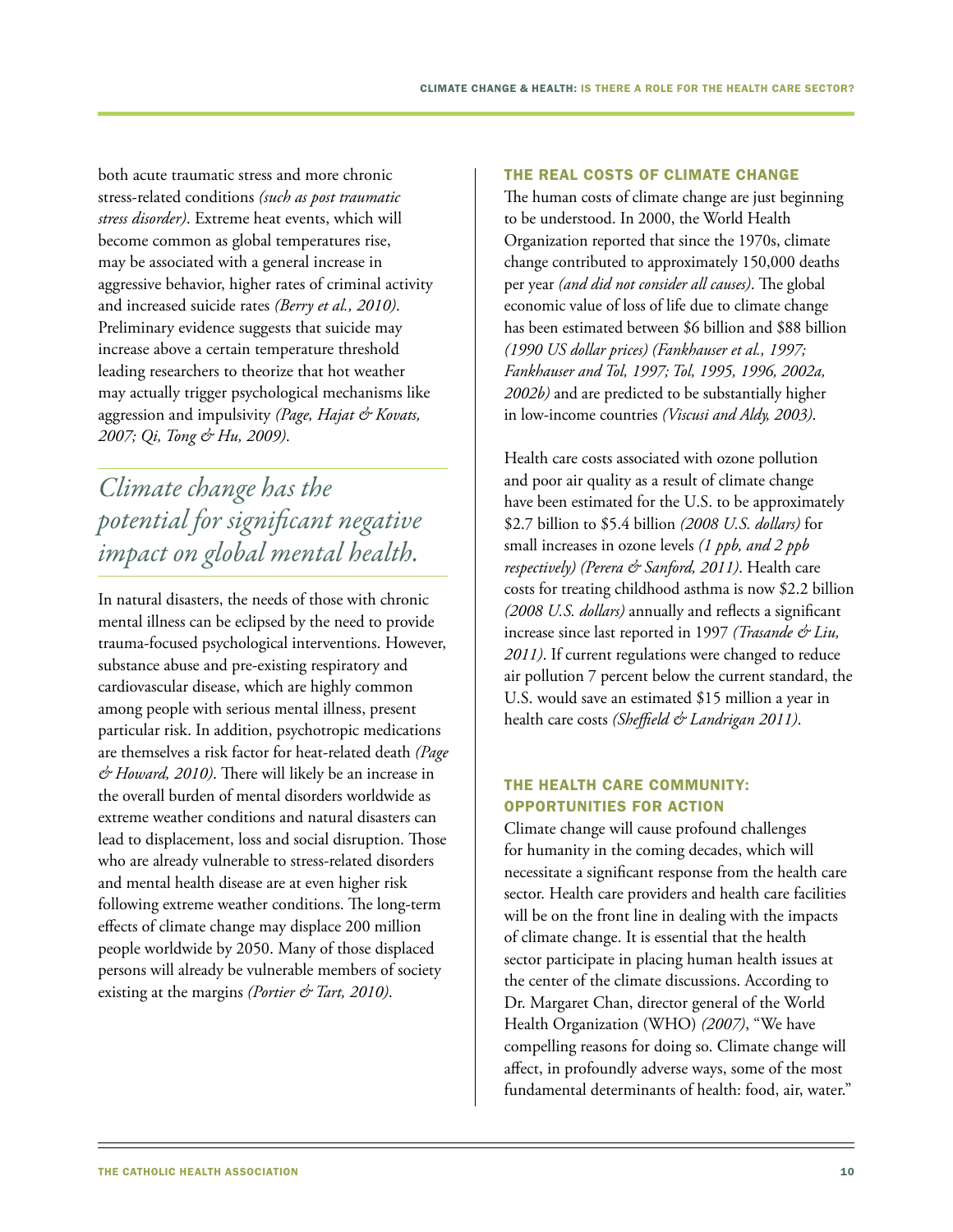

# *Health Care Providers*

Health care providers have been challenged to become agents of change in their areas of influence so that the health of populations and the integrity of their environments will be ensured for future generations *(Schwartz, 2006)*. Health care professionals may not fully appreciate how state and national climate policy has direct relevance to health, or how important their voice matters. Sheri Torjman of the Caledon Institute of Social Policy explains, "We literally eat, drink and breathe public policy. Public policy determines the quality of the air we breathe and the water we drink. It affects the food we eat – how it is harvested, where it is distributed and sold, and how much we pay. It controls the way in which we clean and monitor the safety of the water supply" *(Torjman, 2005, p.1)*. As trusted conveyors of health information for patients, community members, and policy makers, physicians and nurses have a role and some might say a moral and professional responsibility to act. Health professional organizations including the American Nurses Association, the American Medical Association and the American Public Health Association have taken a stand on climate, health and the role of physicians and nurses through resolutions introduced *(See Figures 1, 2).*

American Public Health Association *Policy # 20078: Addressing the Urgent Threat of Global Climate Change to Public Health and the Environment.*

 *"The public health community should advocate for mitigation and avoidance of climate change, track the impacts of climate change on human health and assist with adaptation, to the degree possible, to those health effects caused by changes in climate that can not be prevented."*

*APHA, 2007*

*Health care professionals must first become informed about the health implications of climate change in order to educate clients and communities.* 

The Climate and Health Literacy Consortium (*HCWH a, n.d.)* is a collaboration of the leading organizations working to educate the public, health care professionals and facility administrators about the health effects of climate change, and how climate change policy and consumption choices influence the health of our communities. A list of key resources can be found on Health Care Without Harm's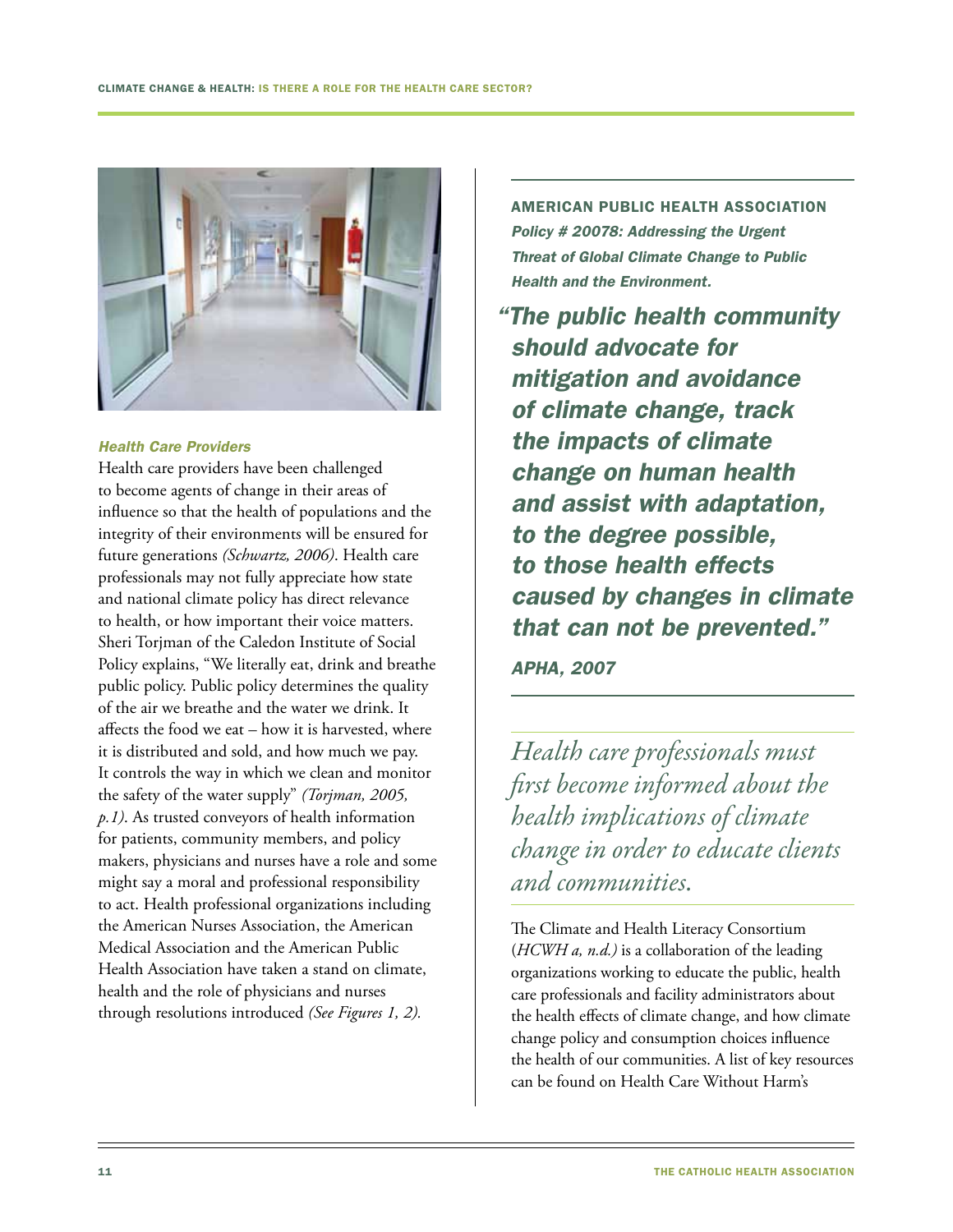website at www.noharm.org/us\_canada/issues/ climate/chlc/. Other resources available to health professionals include, *The Adaptation Clearinghouse* developed by Georgetown Climate Center *(www. georgetownclimate.org/adaptation/clearinghouse)* and the materials available through the Catholic Health Association *(www.chausa.org/Climate\_Change)*.

Health care professionals can lead by example by reducing their personal carbon footprints and embracing sustainable lifestyles *(e.g., a reduced dependency on automobile travel)* and to consider the environmental costs at work *(e.g., purchasing for your facility) (American Academy of Pediatrics (AAP), 2007)*. Health professionals can also play a vital role in local and regional climate adaptation strategies by preparing their patients, health care facilities and communities to be resilient and best cope with the anticipated health impacts of climate change *(Gould, 2011; McMichael et al., 2008 b).*

# *Health Care Industry*

The health care industry also has a critical role to play in preventing climate change. Hospitals use about twice as much total energy per square foot as traditional office space *(Department of Energy, 2008)*.

*Energy efficient hospitals can save money, help prevent greenhouse gas emissions, improve the air quality of their communities and support their commitment to public health.*

Incorporating green building and smart landscaping into hospital design reduces energy use and greenhouse gas (GHG) emissions. Proper site locations can help contain urban sprawl and lessen auto dependence. Health care facilities also

use substantial amounts of water and can play an important role in mitigating the problem of climate-induced water scarcity by implementing programs that will not only save water, but also save the facility money. The Climate Literacy Consortium *(Gould, 2011)* suggests eliminating the purchase and sale of bottled water and increasing the use of water-filtration dispensing systems. Kaiser Permanente switched bottled water drums to filtrated tap water and saved \$61,400 annually. And Santa Rosa Memorial Hospital phased out single-use bottled water and saved \$66,000 annually *(Ebers, 2011)*. The Pacific Institute estimates that in 2006, bottled water to quench American's thirst resulted in more than 2.5 million tons of carbon dioxide *(a GHG, instrumental in causing climate change)* and each liter of bottled water took three liters of water to produce *(Pacific Institute, 2008)*.

Our current industrialized agriculture and food system is very energy intensive. It's reliance on petroleum-based resources in the form of fertilizers and pesticides, and fuel for farm operations and processing, adds substantially to climate change *(HCWH b, n.d.)*. To reduce GHG emissions, hospitals can buy from local farmers' markets, local vendors and consider growing food onsite in hospital gardens. This has a co-benefit of providing fresh nutrient rich foods to the menu.

A climate change reduction strategy, the Balanced Menus Challenge, helps hospitals serve the healthiest food to benefit patients, the environment and their bottom line. One strategy of the Challenge is to reduce the meat served in hospitals, which reduces GHG emissions associated with livestock production, and offers other health benefits, such as a reduction in cardiovascular disease *(HCWH b, n.d.)*.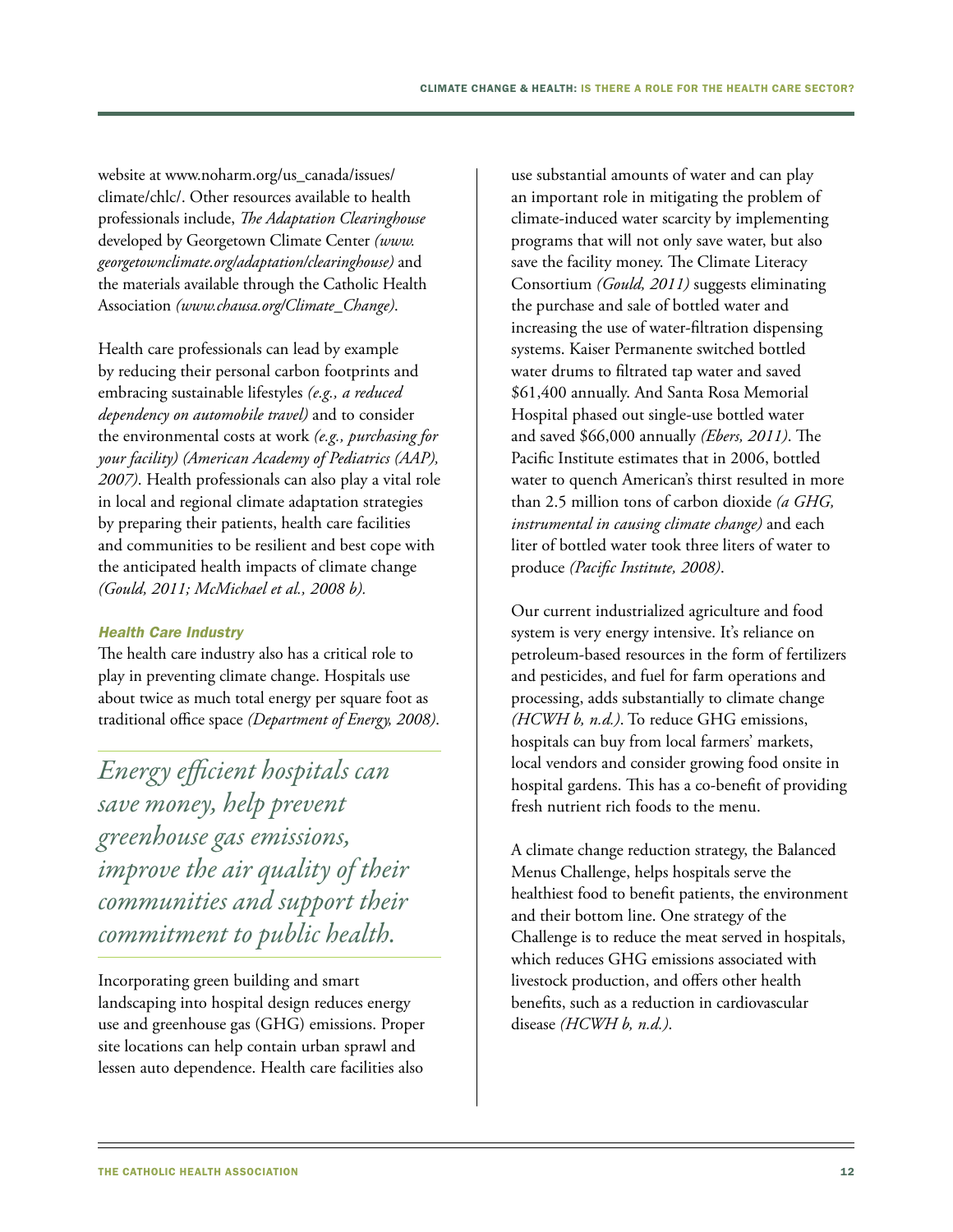

#### *Co-Benefits of Action*

Despite consistent evidence that points to increased disease and death from climate change and resultant ozone pollution, the good news is that reducing emissions can reverse some of these trends, as well as result in economic gains *(co-benefits)*. It is possible to slow the rate of harm to human health, *(e.g., asthma, cardiovascular disease)* and save money *(Costello et al., 2011)*. For example, a report released by the Environmental Protection Agency *(EPA)* finds benefits of the 1990 amendments to the Clean Air Act exceeding costs for implementing the regulations by a ratio of 26 to 1 in 2010, and 30 to 1 in 2020 *(with an estimated return of over 2,400 percent in one year)*.

In 2010, approximately \$1.3 trillion *(or 9 percent of the GDP)* was gained in public health and environmental benefits as a result of Clean Air Act amendments *(Johnson, 2011)* for a cost of only \$50 billion *(or .4 percent of GDP)*. In 2020, it is estimated that we will experience a gain of approximately \$2 trillion *(or 14 percent of GDP)* in benefits, at a cost of \$65 billion *(or .46 percent of GDP)* with a ratio of benefits to cost at more than 30 to 1 *(EPA, 2011b)*.

A series of studies *(Goodstein et al., 2010; EPA, 2011b; Hogan & Jorgenson, 1991; Jorgenson et al., 2004)*, found that implementing the Clean Air Act actually increased the size of the economy. This occurred as a result of improved health and a more productive workforce that increased net economic output.

The research concluded that by 2010, the GDP was approximately 1.5 percent higher than expected as a result of the Clean Air Act, and that these findings exclude consideration of other the environmental benefits *(e.g. ecological preservation) (Jorgensen et al., 2004)*.

#### **CONCLUSION**

Health professionals are trusted by society worldwide. They must honor the trust covenant they have with those they serve by advocating for policies and practices that will help to mitigate and adapt to climate change. "Climate change provides an opportunity to act with courage and creativity as individuals, as people of faith, as a nation. As a wealthy nation and as the top contributor to greenhouse gases, we in the United States must help to shape responses that serve not only our own interests but those the of the entire human family" *(U.S. Conference of Catholic Bishops, 2001)*.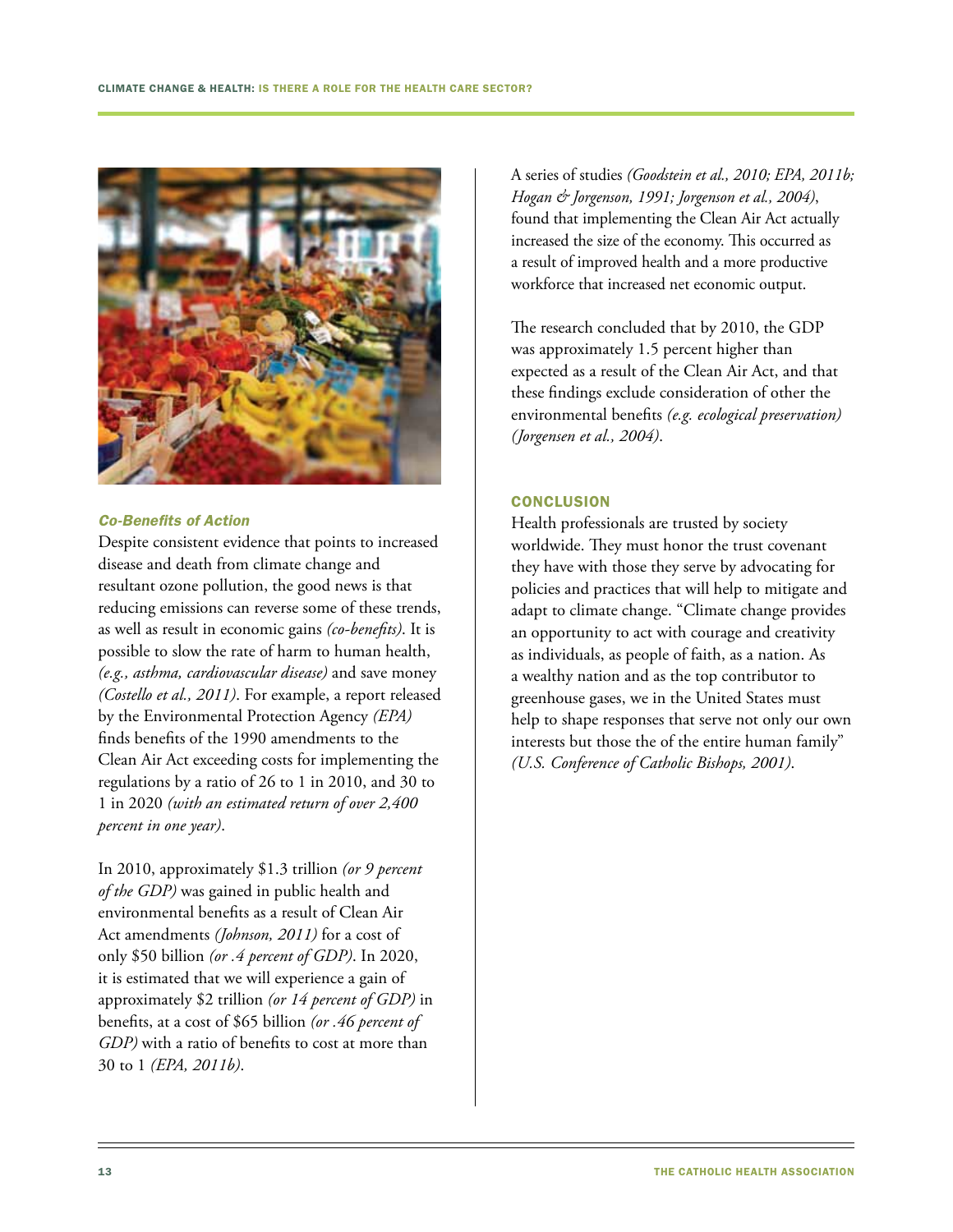# **REFERENCES**

American Academy of Pediatrics (AAP). (November 2007). "Policy Statement: Global Climate Change and Children's Health." *Pediatrics,* 120(5), 1149-1152 (doi:10.1542/peds.2007-2645). Retrieved on June 8, 2011, from http://aappolicy.aappublications.org/cgi/ content/full/pediatrics;120/5/1149.

American Nurses Association. (2008). *House of Delegates Resolution, Global Climate Change*. Retrieved on June 8, 2011, from http://www. nursingworld.org/MainMenuCategories/ OccupationalandEnvironmental/ environmentalhealth/PolicyIssues/ GlobalClimateChangeandHumanHealth.aspx.

American Medical Association House of Delegates. (May, 2008). *Climate and Health, Resolution: 430 (A-08)*. Retrieved June 8, 2011, from http://www.unf.edu/ brooks/center/pdfs/AMA%20Resolution%20430.pdf.

American Public Health Association. (2007). "Addressing the Urgent Threat of Global Climate Change to Public Health and the Environment." APHA Policy Statement Database, Policy: 20078. Retrieved March 25, 2012, from http://www.apha.org/ advocacy/policy/policysearch/default.htm?id=1351.

Babin, S., Burkom, H., Holtry, R., Tabernero, N., Stokes, L., Davies-Cole, J., DeHaan, K., Lee, D., (2007). "Pediatric Patient Asthma-Related Emergency Department Visits and Admissions in Washington, DC, from 2001-2004, and Associations with Air Quality, Socio-Economic Status, and Age Group." *Environmental Health*, 6(9), doi:10.1186/1476-069X-6-9.

Bates, B.C., Kundzewicz, Z.W.,Wu, S, Palutikof, J.P., eds. (2008). *Climate Change and Water*. Geneva, Switzerland: Intergovernmental Panel on Climate Change Secretariat.

Battisti, D.S., Naylor, R.L. (2009). "Historical Warnings of Future Food Insecurity with Unprecedented Seasonal Heat." *Science*, 323 (5911) 240-44. doi:10.1126/science.1164363.

Balbus, J.M. & Malina, C. (2009). "Identifying Vulnerable Subpopulations for Climate Change Health Effects in the United States." *Journal of Occupational and Environmental Medicine*, 51(1), 33-37.

Basu, R., Malig, B., & Ostro, B. (2010). "High Ambient Temperature and the Risk of Preterm Delivery." *American Journal of Epidemiology*, 172(10), 1108-17, doi: 10.1093/aje/kwq170.

Bell, J., Sloan, L.C., Snyder, M.A. (2004). "Regional Changes in Extreme Climactic Events: A Future Climate Scenario." *Journal of Climate*, 17(1), 81-87.

Bell, M., Davis, D.L., Cifuentes, L., Krupnick, A.J., Morgenstern, R.D., and Thurston, G.D. (2008). "Ancillary Human Health Benefits of Improved Air Quality Resulting from Climate Change Mitigation." *Environmental Health*, 7 (41), doi:10.1186/1476- 069X-7-41.

Berry, H.L., Bowen, K., & Kjellstrom, T. (2010). "Climate Change and Mental Health: A Causal Pathways Framework." *International Journal of Public Health*, 55(2), 23–132. Doi: 10.1007/s00038- 009-0112-0.

Black, R.E., Allen, L.H., Bhutta, Z.A., Caulfield, L.E., deOnis, M., Ezzati, M., Mathers, C. & Rivera, J. (2008). "Maternal and Child Undernutrition: Global and Regional Exposures and Health Consequences." *Lancet*, 371, 243–260. doi:10.1016/ S0140-6736(07)61690-0.

Brilliant, I. (2007). *Climate, poverty and health: Seventh Annual John H. Chaffee Memorial Lecture on Science and the Environment*. National Council for Science and the Environment. Washington, DC.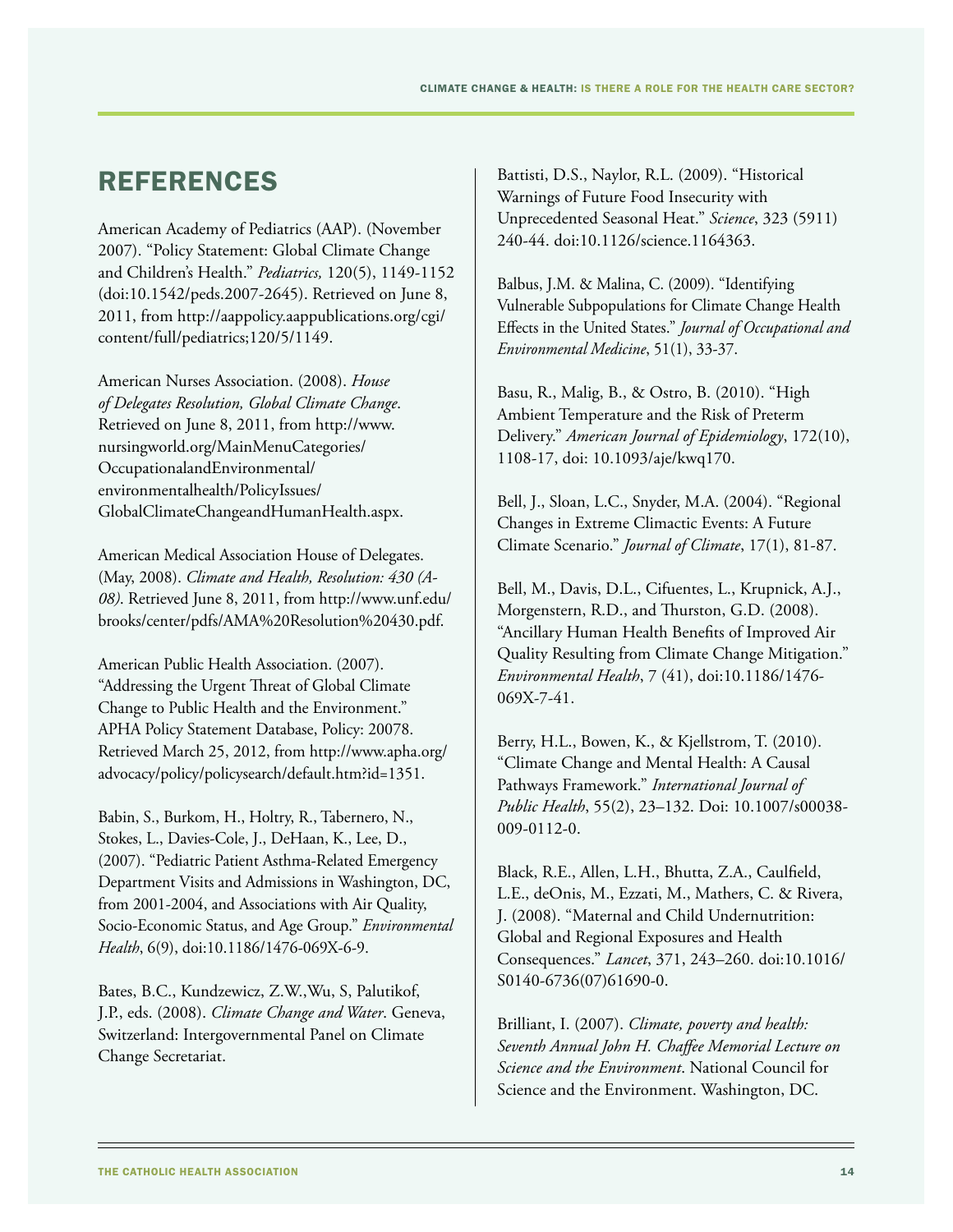Burke, M. & Lobell, D. (2010). "Climate Effects on Food Security: An Overview." *Climate Change and Food Security Advances in Global Change Research*, 37(1), 13-30, doi: 10.1007/978-90-481-2953-9\_2.

Carpenter, H & Parker, C. (May, 2010). "Climate change and the Role of Health Care Professionals: Education, Mitigation, Adaptation." CleanMed 2010. Retrieved June 8, 2011, from http://www.cleanmed. org/2010/downloads/presentations/Preconference/ climate/Parker\_Carpenter.pdf.

Catholic Health Association (CHA). (2009). *Faithfully Healing the Earth: Climate Change and Catholic Health Care*, available at: http://www.chausa. org/Climate\_Change/.

Chan, M. (September 2007). *Address to the Regional Committee for the Western Pacific. World Health Organization*. Retrieved June 8, 2011, from http:// www.who.int/dg/speeches/2007/20070910\_korea/en/.

Costello, A. Abbas, M., Allen, A., Bell, S., Bellamy, R., Friel, S., Groce, N., Johnson, A., Kett, M. Lee, M., Levy, C., Maslin, M., McCoy, D., McGuire, B., Montgomery, H., Napier, D., Pagel, C., Patel, J., deOlivera, J., Redclift, N., Rees, H., Rogger, D., Scott, J., Stephenson, J., Twigg, J., Wolff, J. & Patterson, C. (2009). "Lancet and the University College London Institute for Global Health Commission: Managing the Health Effects of Climate Change." *The Lancet*, 373, (9676), 1693-1733.

Costello, A., Maslin, M., Montgomery, H., Johnson, A.M., & Ekins, P. (2011). "Global health and climate change: moving from denial and catastrophic fatalism to positive action." *Philosophical Transactions of the Royal Society of London, Series A, Mathematical and Physical Sciences*, 369(1942), 1866-82.

D'Amato, G., Cecchi, L. ,D'Amato, M., Liccardi, G. (2010). "Urban Air Pollution and Climate Change as Environmental Risk Factors of Respiratory Allergy: An Update." *Journal of Investigational Allergolology Clinical Immunology*, 20(2): 95-102.

Delpla, I., Jung, A.V., Baures, E., Clement, M., Thomas, O. (2009). "Impacts of Climate Change on Surface Water Quality in Relation to Drinking Water Production." *Environment International*, 35, 1225–1233.

Denman, K.L., Brasseur, G., Chidthaisong, A., Ciais, P., Cox. P., Dickinson, R.E., Hauglustaine, D., Heinze, Holland, E., Jacob, D., Lohmann, U., Ramachandran, S., Leite da Silva Dias, P., Wofsy, S.C., Zhang, X., (2007). "Couplings Between Changes in the Climate System and Biogeochemistry." *In: Climate Change 2007: The Physical Science Basis. Contribution of Working Group I to the Fourth Assessment Report of the Intergovernmental Panel on Climate Change* [Solomon, S., D. Qin, M. Manning, Z. Chen, M. Marquis, K.B. Averyt, M.Tignor and H.L. Miller (eds.)]. Cambridge University Press, Cambridge, United Kingdom and New York, NY, USA.

Department of Energy. (2008) *Energy Smart Hospitals: Creating Energy Efficient, High Performance Hospitals*. Retrieved June 20, 2011, from http:// apps1.eere.energy.gov/buildings/publications/pdfs/ energysmarthospitals/esh\_factsheet.pdf.

Ebbers, J. (2011). *Energy Efficiency in Healthcare*. Energy Efficiency Pre-Conference Workshop presented by Practice Green Health. Retrieved June 23, 2011, from http://www.accoonline.org/ccls/ healthyhospitals2011/ACCO-CCLS-June2011- Slides-P-Ebers.pdf.

Ebi, K.L., & McGregor, G. (2008). "Climate Change, Trophospheric Ozone and Particulate Matter, and Health Impacts." *Environmental Health Perspectives*, 116(11), 1449-1455.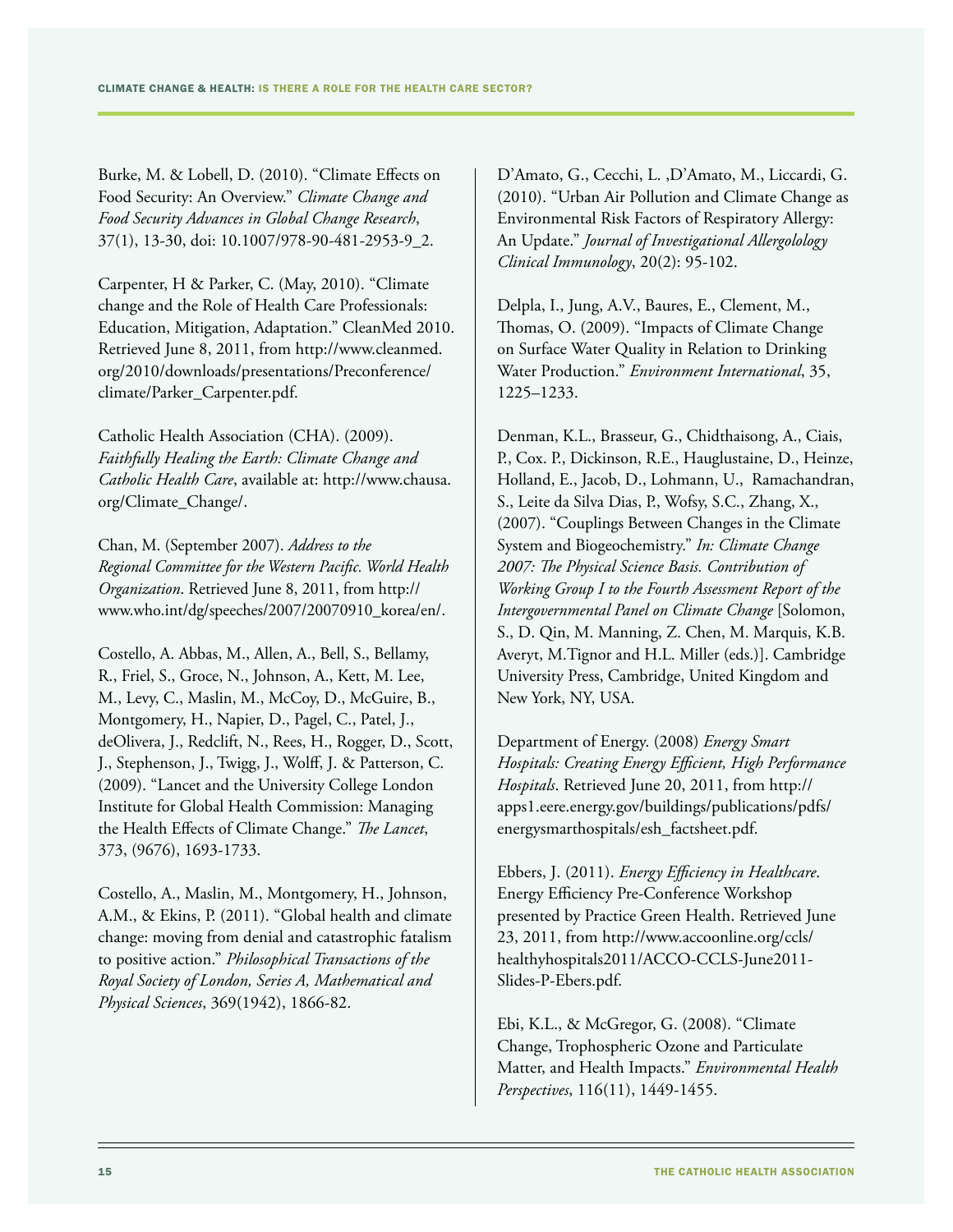Ebi, K.L., Mills, D.M., Smith, J.B., Grambusch, A. (2006) "Climate Change and Human Health Impacts in the United States: An Update on the Results of the U.S. National Assessments." *Environmental Health Perspectives*, 114(9), 1318-1324.

Ebi, K.L. & Paulson, J. (2007). "Climate Change and Children." *Pediatric Clinics of North America*, 54(2) pp. 213-226.

Ebi, K.L., Sussman F.G., & Wilbanks, T.J. (2008). "Analyses of the Effects of Global Change on Human Health and Welfare and Human Systems," *A Report by the U.S. Climate Change Science Program and the Subcommittee on Global Change Research.* [Gamble, J.L. (ed.),]. U.S. EPA. Available: http://www. climatescience.gov/Library/sap/sap4-6/final-report/ sap4-6-final-all.pdf

Environmental Protection Agency (EPA), (2011). *Heat Island Impacts*. Retrieved on May 21, 2011, from http://www.epa.gov/heatisld/impacts/index.htm.

Environmental Protection Agency (EPA), Office of Air and Radiation. (March 2011). *The Costs and Benefits of the Clean Air Act: Summary Report*. From http://www. epa.gov/air/sect812/feb11/summaryreport.pdf.

Fankhouser, S., Smith, J.B., & Tol, R.S.J. (1997). "Weathering Climate Change: Some Simple Rules to Guide Adaptation Decisions." *Ecological Economics*, 30 (1999) 67-78.

Fankhauser, S. & Tol, R.S.J.(1997). "The Social Costs of Climate Change: The IPCC Second Assessment Report and Beyond." *Mitigation and Adaptation Strategies for Global Change*, 1, 385.

Gill, M. & Stott, R. (2009). "Health Professionals Must Act to Tackle Climate Change." *The Lancet*, 374(9706),1953-1955. doi:10.1016/S0140- 6736(09)61830-4.

Guerra, C.A., Snow, R.W., & Hay, S.I., (2006). "Mapping the Global Extent of Malaria in 2005." *Trends in Parasitology*, 22, (8), 353-358.

Haines A, & Patz JA (2004). "Health Effects of Climate Change." *Journal of the American Medical Association*, 291(1), 99-103. doi: 10.1001/jama.291.1.99

Health Care Without Harm, a (HCWH) (n.d.) *Climate and Health Literacy Consortium*. Retrieved June 8, 2011, from http://www.noharm.org/us\_ canada/issues/climate/chlc/.

Health Care Without Harm, b (HCWH) (n.d.) *The Food and Climate Connection in Health Care Food Service*. Retrieved June 8, 2011, from http://www. noharm.org/lib/downloads/food/Food\_Climate\_ Change.pdf.

Hogan, W. W. and D. W. Jorgenson (1991). "Productivity Trends and the Costs of Reducing Carbon Dioxide Emissions." *Energy Journal*, 12(1), 67-85.

Johnson, L (March 1, 2011). *Gains from Clean Air Act: Bull Market Without the Bust* http://switchboard. nrdc.org/blogs/ljohnson/gains\_from\_clean\_air\_ act\_a\_bul.html.

Jorgensen, D., Goettle, R.J, Hurd, B.H, Smith, J.B. & Mills, D.M. (April 2004). *Economics and US Market Consequences of Global Climate Change*, PEW Center on Global Climate Change, from www.pewclimate.org.

Knowlton, K. (2011). "Six Climate Change-Related Events in the United States Accounted for About \$14 in Lost Lives and Health Costs." *Health Affairs*, 30(11), 2167-2176.

Kovats, R.S. and S. Hajat, (2008). "Heat Stress and Public Health: A Critical Review." *Annual Review of Public Health*, 41-55.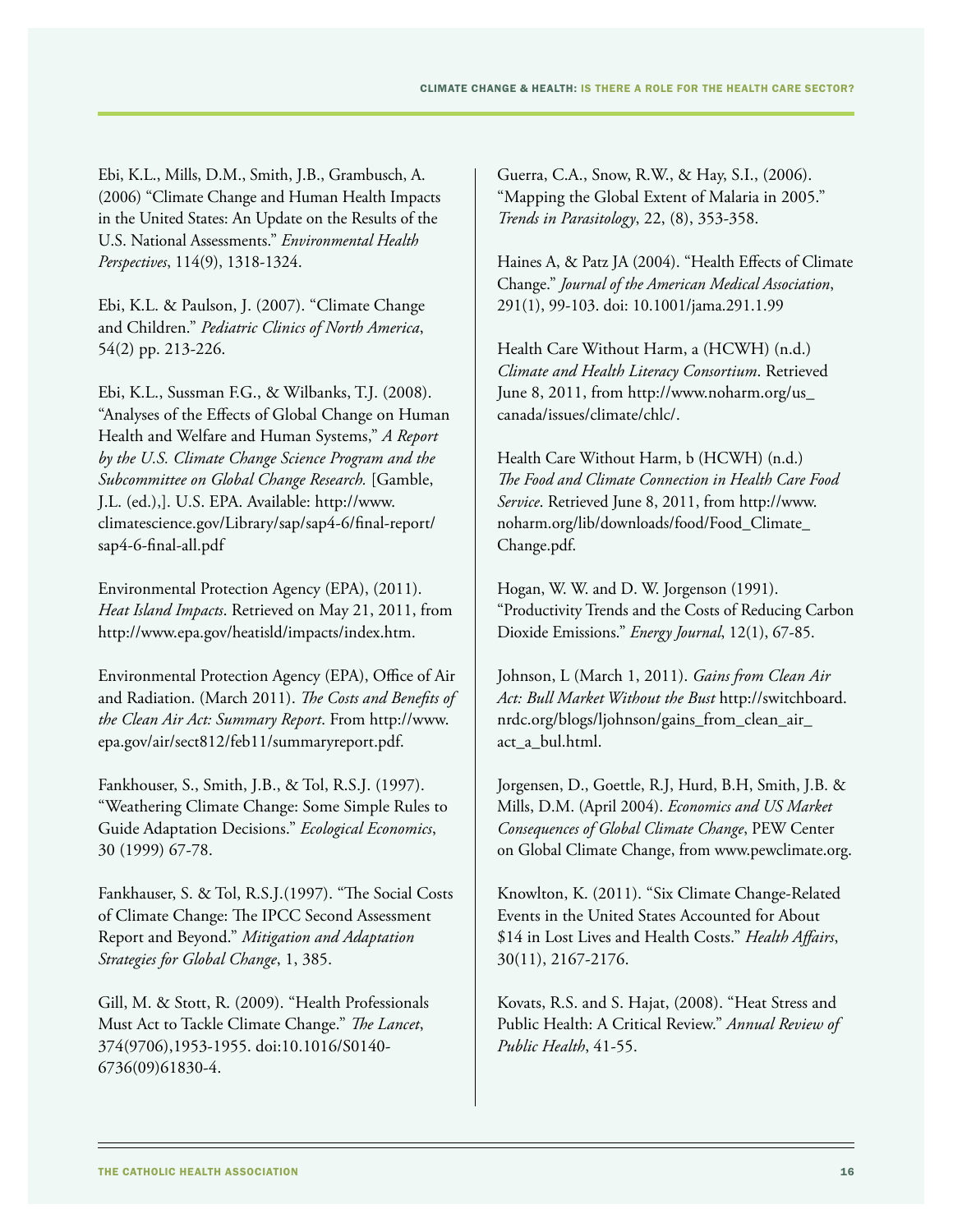Lobel , D., B. & Asner, G.P. (2003). "Climate and Management Contributions to Recent Trends in U.S. Agricultural Yields." *Science*, 299(5609), 1032. doi: 10.1126/science.1078475.

McMichael A.J., Neira M., Heymann D.L. (2008a). "World Health Assembly 2008: Climate Change and Health." *Lancet*, 371, 1895-96.

McMichael, A.J., Friel, S., Nyong, A., Corvalan, C. (2008b) "Global Environmental Change and Health: Impacts, Inequalities, and the Health Sector, BMJ, 336 (191). doi: 10.1136/bmj.39392.473727.

Meehl, G.A., Stocker, T.F., Collins, W.D., Friedlingstein, A. T., Gaye, A.T., Gregory, J.M., Kitoh, A., Knutti, R., Murphy, J.M., Noda, A., Raper, S.C.B., Watterson, I. G., Weaver, A.J. and Zhao, Z. (2007) *Global Climate Projections*. In: Soloman, S., Qin, D., Manning, M., Marquis, M., Averyt, K., Tignor, M.M.B., Miller, H.J. and Chen, Z. (eds.) *Climate Change 2007: The Physical Science Basis. Contribution of Working Group I to the Fourth Assessment Report of the Intergovernmental Panel on Climate Change*, Cambridge University Press, 747-845.

Metz, B., Davidson, O.R., Bosch, P.R., Dave, R., & Meyer, L.A. (eds). (2007). Climate Change 2007; *Mitigation of Climate Change. Contribution of Working Group III to the Fourth Assessment Report of the Intergovernmental Panel on Climate Change*. Cambridge, UK: Cambridge University Press.

Muller, C., Cramer, W., Hare, W., & Lotze-Campen, H. (2011). "Climate Change Risks for African Agriculture." *Proceedings of the National Academy of Sciences of the United States of America*, 108(11 ), 4313-4315.

Paaijmans, K, Blanford, S., Bell, A.S., Blandford, J., Read, A.F., & Thomas, M.B. (2010). "Influence of Climate on Malaria Transmission Depends on Daily Temperature Variation." *Proceedings of the National* 

*Academy of Sciences of the United States of America*, 107(34), 15135-15139.

Pacific Institute. (2008). Bottled Water and Energy Fact Sheet. Retrieved June 8, 2011, from http://www. pacinst.org/topics/water\_and\_sustainability/bottled\_ water/bottled\_water\_and\_energy.html.

Page, L.A. & Howard, L.M. (2010). "The Impact of Climate Change on Mental Health (But Will Mental Health be Discussed at Copenhagen?" *Psychological Medicine*, 40, 177-180. doi:10.1017/ S0033291709992169.

Page, L.A., Hajat, S., Kovats, R.S. (2007). "Relationship between daily suicide counts and temperature in England and Wales." *British Journal of Psychiatry* 191, 106-112.

Parry, M.L., Canziani, O.F., Palutikof, J.P., van der Linden, P.J., Hanson, C.E., eds. (2007). *Climate Change 2007: Impacts, Adaptation and Vulnerability. Contribution of Working Group II to the Fourth Assessment Report of the Intergovernmental Panel on Climate Change*. Cambridge UK: Cambridge University Press.

Patz, J.A., Campbell-Lendrum, Holoway, T. & Foley, J.A. (2005). "Impact of Regional Climate Change on Human Health." *Nature*, 438(7066), 310-317. doi:10.1038/nature04188.

Perera, E.M. & Sanford, T. (2011). *Climate Change and Your Health: Rising Temperatures and Worsening Ozone Pollution*. The Union of Concerned Scientists. Available at http://www.ucsusa.org/assets/documents/global\_ warming/climate-change-and-ozone-pollution.pdf.

Physicians for Social Responsibility (PSR) (n.d.). *Health Implications of Global Warming: Impacts on Vulnerable Populations*. Washington, DC: Author. Retrieved May 1, 2011, from http://www.psr.org/ assets/pdfs/vulnerable-populations.pdf.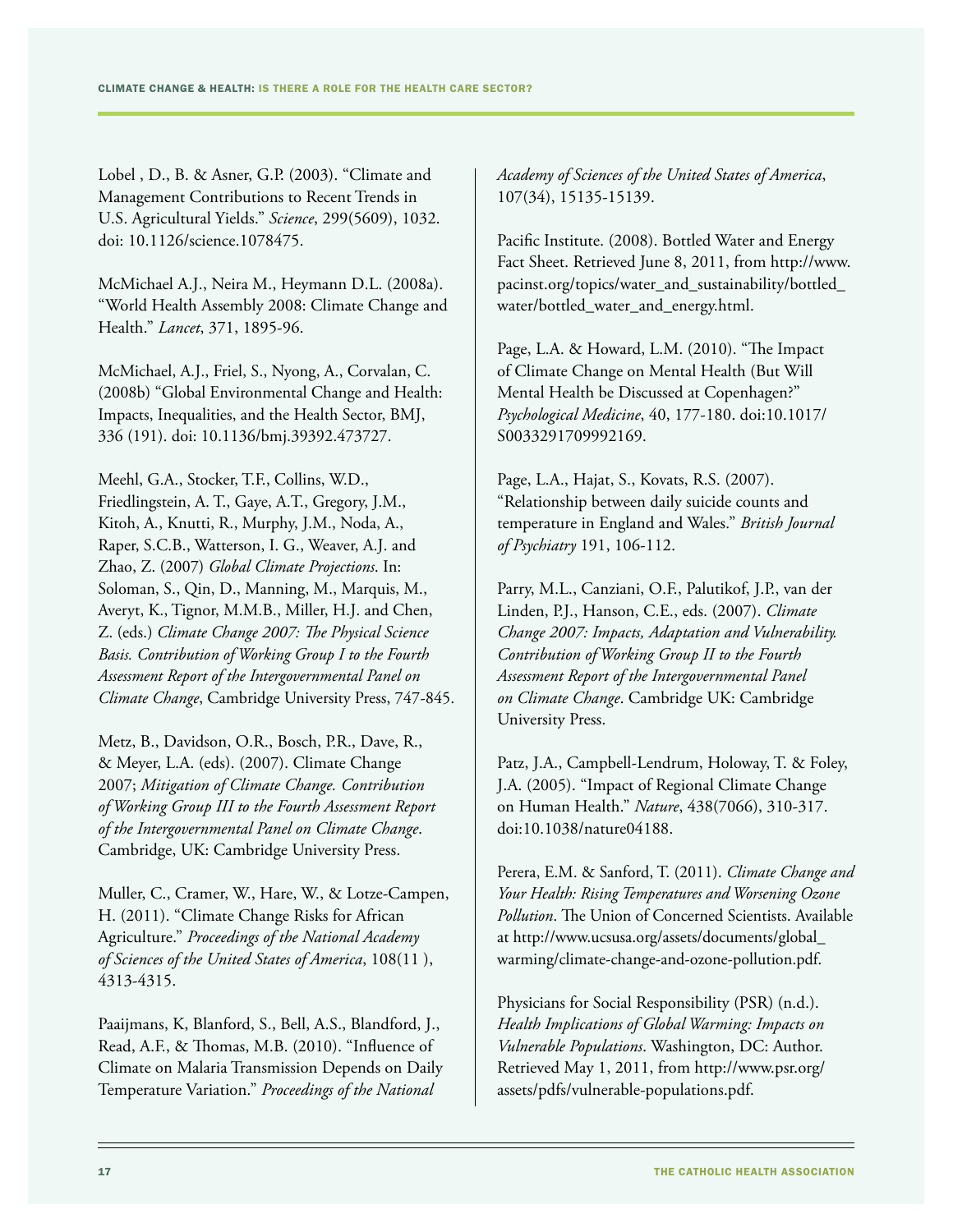Portier, C.J. & Tart, K.T. (eds) (2010). The Interagency Working Group on Climate Change and Health (IWGCCH). *A human health perspective on climate change: Report outlining the research needs on the human health effects of climate change*. Research Triangle Park, NC, Environmental Health Perspectives and National Institute of Environmental Health Sciences.

Qi X, Tong, S., Hu,W. (2009). Preliminary spatiotemporal analysis of the association between socio-environmental factors and suicide. *Environmental Health* 8, 46. doi:10.1186/1476- 069X-8-46

Radim J. S rám, Blanka Binková, Jan Dejmek, and Martin Bobak, M., (2005). "Ambient Air Pollution and Pregnancy Outcomes: A Review of the Literature," *Environmental Health Perspectives*, 113:375–382. doi:10.1289/ehp.6362 available via http://dx.doi.org/.

Schwartz, B.S., Parker, C., Glass, T.A., Hu, H. (2006). "Global Environmental Change: What Can Health Care Providers and the Environmental Health Community Do About It Now?" *Environmental Health Perspectives*, 114(12). doi:10.1289/ehp.9313.

Sheffield, P. E. & Landrigan, P. J. (2011). "Global Climate Change and Children's Health: Threats and Strategies for Prevention." *Environmental Health Perspectives*, 119(3), 291–298. doi:10.1289/ ehp.1002233

St.Louis, M. & Hess, J. (2008). "Climate Change: Impacts on and Implications for Global Health." *American Journal of Preventive Medicine*, 35(5), 3527- 538, 2008.

Tol, R.S.J., (1995). "The Damage Costs of Climate Change: Toward More Comprehensive Calculations." *Environmental and Resource Economics*, 5, 353-354.

Tol, R.S.J., (1996). "The Damage Costs of Climate Change: Towards a Dynamic Representation." *Ecological Economics*, 19, 67-90.

Tol, R.S.J., (2002a). "New Estimates of the Damage Costs of Climate Change, Part I: Benchmark Estimates." *Environmental and Resource Economics*, 21(1), 47-73.

Tol, R.S.J., (2002b). "New Estimates of the Damage Costs of Climate Change, Part II: Dynamic Estimates." *Environmental and Resource Economics*, 21(1), 135-160.

Torjman, S. (September, 2005). *What is Policy?* Caledon Institute of Social Policy. Retrieved June 8, 2011, from http://www.csgv.ca/counselor/assets/PublicPolicy.pdf.

Trasande, L. & Liu, Y. (2011). "Reducing the Staggering Costs Of Environmental Disease In Children, Estimated At \$76.6 Billion In 2008." *Health Affairs*, 30(5), 871-8.

U.S. Conference of Catholic Bishops. (2001). *Prudence, Poverty, the Common Good, and Solidarity*. Retrieved January 2, 2012, from http:// catholicclimatecovenant.org/catholic-teachings/.

Viscusi, W.K. & Aldy, J.E. (2003). "The Value of a Statistical Life: A Critical Review of Market Estimates throughout the World." *Journal of Risk and Uncertainty*, 27(1), 5-76.

Wiley, L. & Gostin, L.O. (2009). "The International Response to Climate Change: An Agenda for Global Health." *Journal of the American Medical Association*, 302, (11), 1218-1220.

World Health Organization (2008). "The Impact of Climate Change on Health," Statement by WHO Director-General Dr. Margaret Chan. Geneva: Author.

World Health Organization (2009). *Protecting Health from Climate Change: Connecting Science, Policy and People*. Geneva: Author.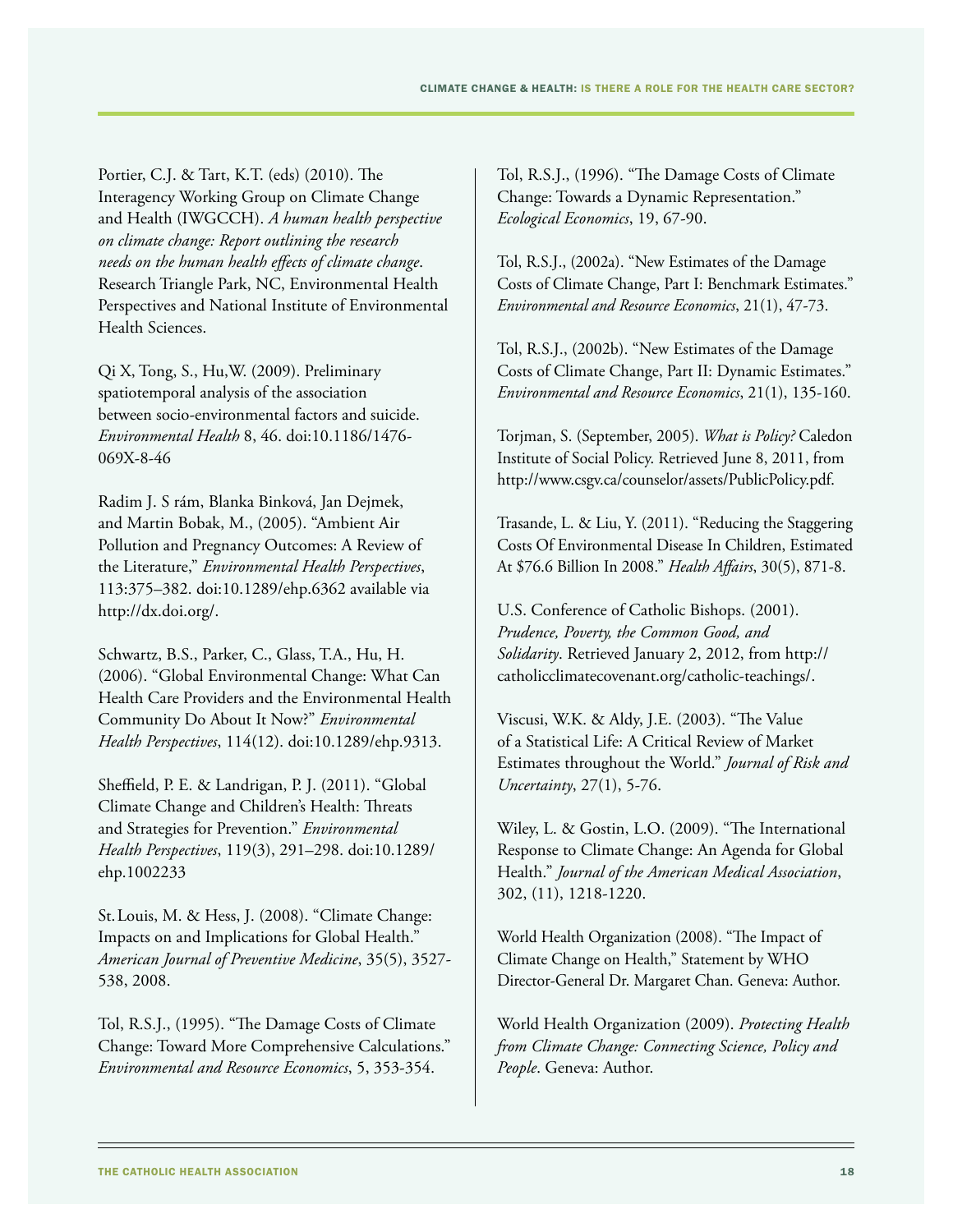# **FIGURES**

#### **FIGURE 1**

# American Nurses Association *Global Climate Change Resolution*

American Nurses Association recognizes and publicly acknowledges that the challenges we face as a result of global climate change are unprecedented in human history and it is critical that nurses speak out in a united voice and advocate for change on both individual and policy levels.

*ANA, 2008*

#### figure 2

# American Medical Association *Climate and Health, Resolution: 430 (A-08)*

- 1. Endorse the findings of the 4th Intergovernmental Panel on Climate Change;
- 2. Support research to explore the human health effects of climate change;
- 3. Support state, federal and international policy coordination to develop adaptive strategies to respond to the predicted human health effects of climate change; and
- 4. Encourage Congress and the President to adopt national and international policies to reduce the emissions of greenhouse gasses.

*AMA, 2008*

#### figure 3

# *Heat Wave Adaptation Strategies: Anticipatory guidance for patients and their families*

- + When outdoors, limit physical exertion, stay in the shade, wear loose clothing and hats.
- $+$  Take cool showers and baths.
- + Drink plenty of non-alcoholic, non-caffeinated fluids.
- + Eat lightly, avoid using stoves or ovens to heat food.
- + Educate the public on proper food refrigeration, preservation and cooking to avoid food spoiling in high temperatures and food poisoning.
- + Store water and non-perishable food in case of power loss.
- + Close curtains and blinds to keep out sunlight.
- + Use air conditioning when available or move to lower floors.
- + Identify location of and transportation to local cooling centers.
- + Establish a "buddy system."
- $+$  Be familiar with the signs and symptoms of heat cramps, heat exhaustion and heat stroke.

*Carpenter, 2010*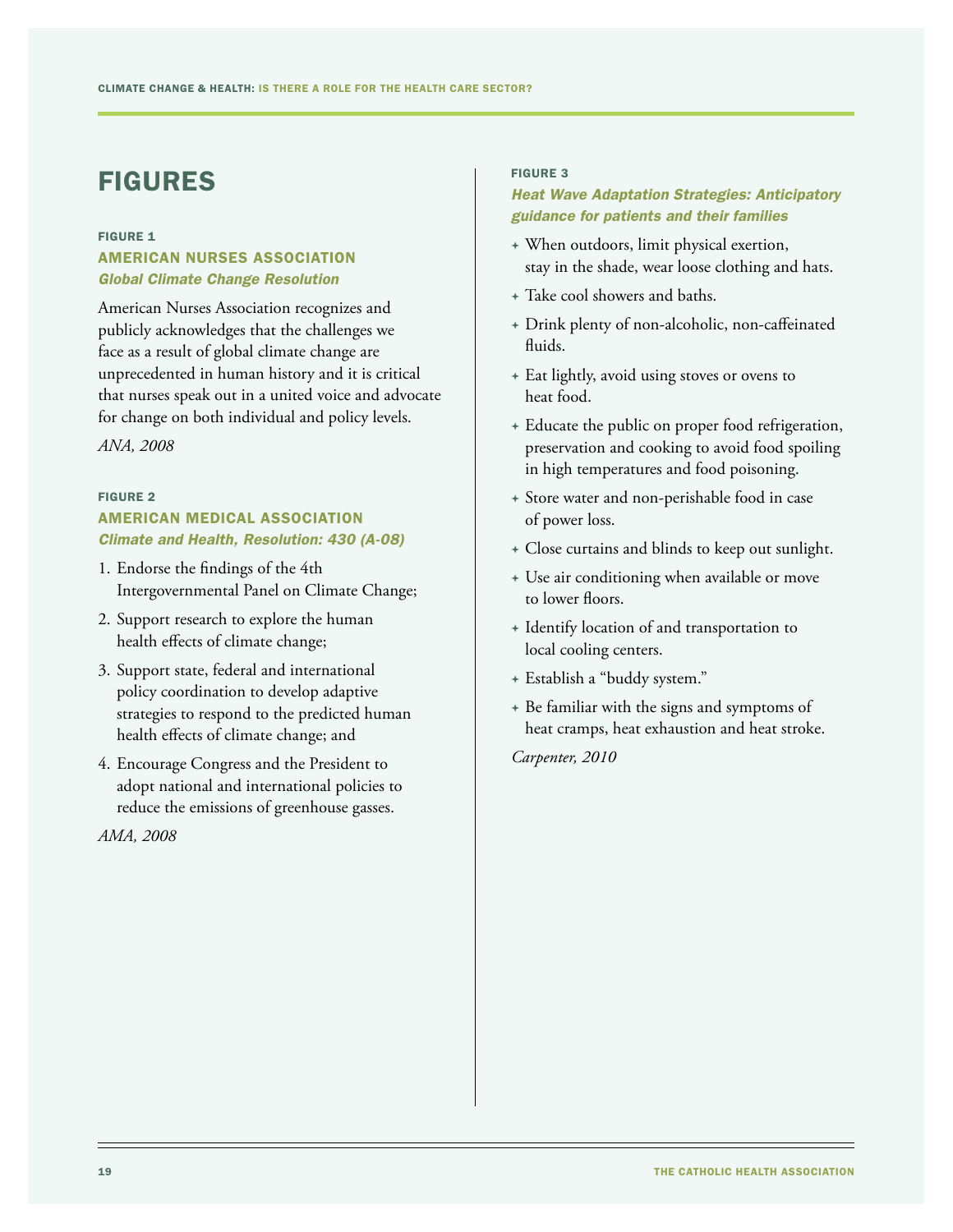|  | $\textbf{TABLE 1}\,\,$ center for Disease Control: Weather Events, Health Effects, and Populations Most Affected |  |  |  |  |  |  |  |  |
|--|------------------------------------------------------------------------------------------------------------------|--|--|--|--|--|--|--|--|
|--|------------------------------------------------------------------------------------------------------------------|--|--|--|--|--|--|--|--|

| <b>WEATHER EVENT</b>                                                           | <b>HEALTH EFFECTS</b>                                                                    | <b>POPULATIONS MOST AFFECTED</b>                                    |  |  |  |
|--------------------------------------------------------------------------------|------------------------------------------------------------------------------------------|---------------------------------------------------------------------|--|--|--|
| Heat waves                                                                     | <b>Heat stress</b>                                                                       | Extremes of age, athletes,<br>people with respiratory disease       |  |  |  |
| Extreme weather events, (rain,<br>hurricane, tornado, flooding)                | Injuries, drowning                                                                       | Coastal, low-lying land dwellers,<br>low socioeconomic status (SES) |  |  |  |
| Droughts, floods, increased<br>mean temperature                                | Vector-, food- and water-borne<br>diseases                                               | Multiple populations at risk                                        |  |  |  |
| Sea-level rise                                                                 | Injuries, drowning, water<br>and soil salinization, ecosystem<br>and economic disruption | Coastal, low SES                                                    |  |  |  |
| Drought, ecosystem migration                                                   | Food and water shortages,<br>malnutrition                                                | Low SES, elderly, children                                          |  |  |  |
| Extreme weather events, drought                                                | Mass population movement,<br>international conflict                                      | General population                                                  |  |  |  |
| Increases in ground-level<br>ozone, airborne allergens<br>and other pollutants | Respiratory disease<br>exacerbations (COPD, asthma,<br>allergic rhinitis, bronchitis)    | Elderly, children, those<br>with respiratory disease                |  |  |  |
| Climate change generally;<br>extreme events                                    | Mental health                                                                            | Young, displaced, agricultural<br>sector, low SES                   |  |  |  |

Centers of Disease Control and Prevention. (nd). "CDC Policy on Climate and Health." *http://www.cdc.gov/climatechange./pubs/Climate\_Change\_Policy.pdf.*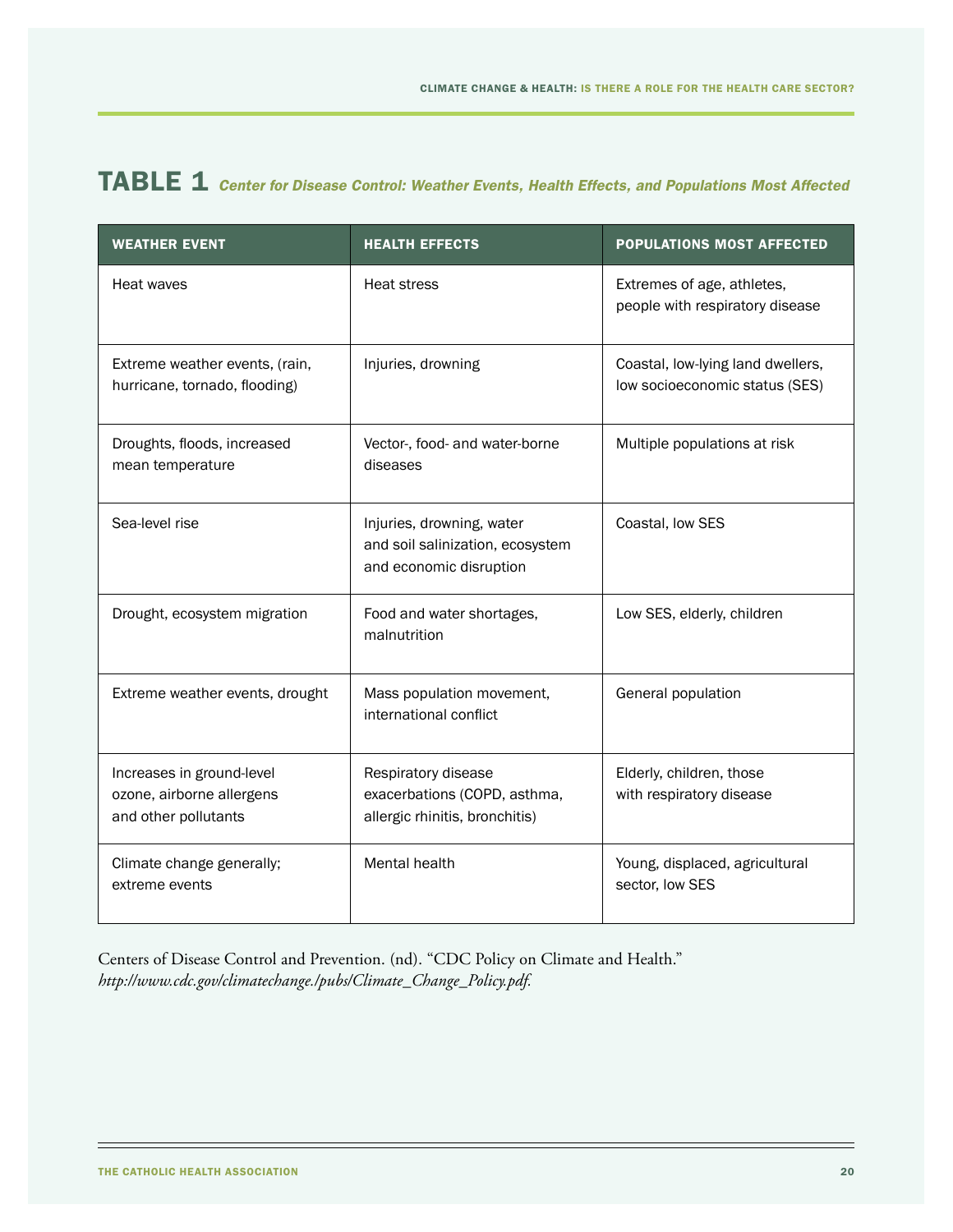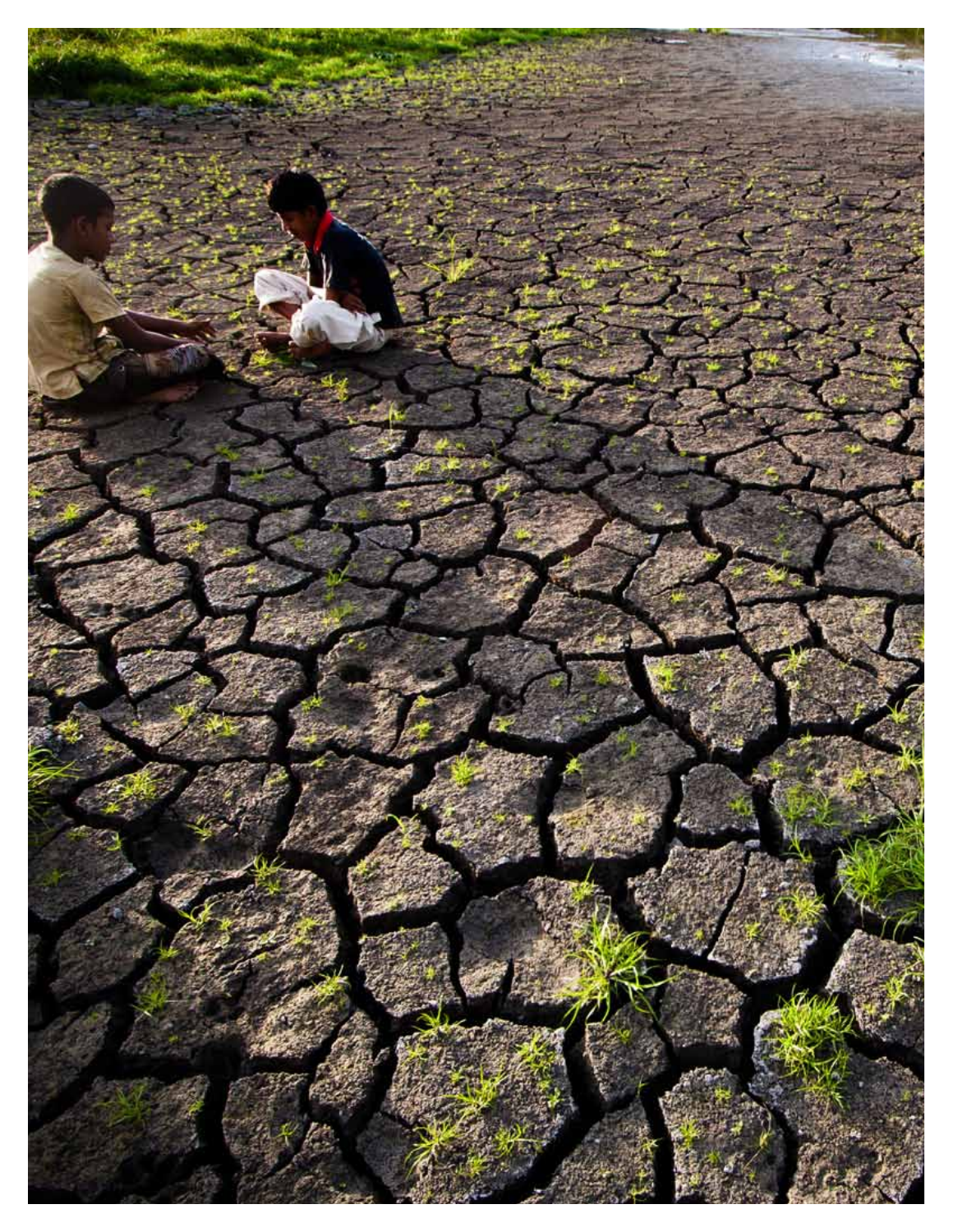# BEFORE IT IS TOO LATE,

*It is necessary to make courageous decisions that reflect knowing how to re-create a strong alliance between man and the Earth. A decisive "yes" to the protection of creation is necessary, and a firm commitment to reverse those tendencies that run the risk of bringing about situations of unstoppable degradation.*

POPE BENEDICT XVI